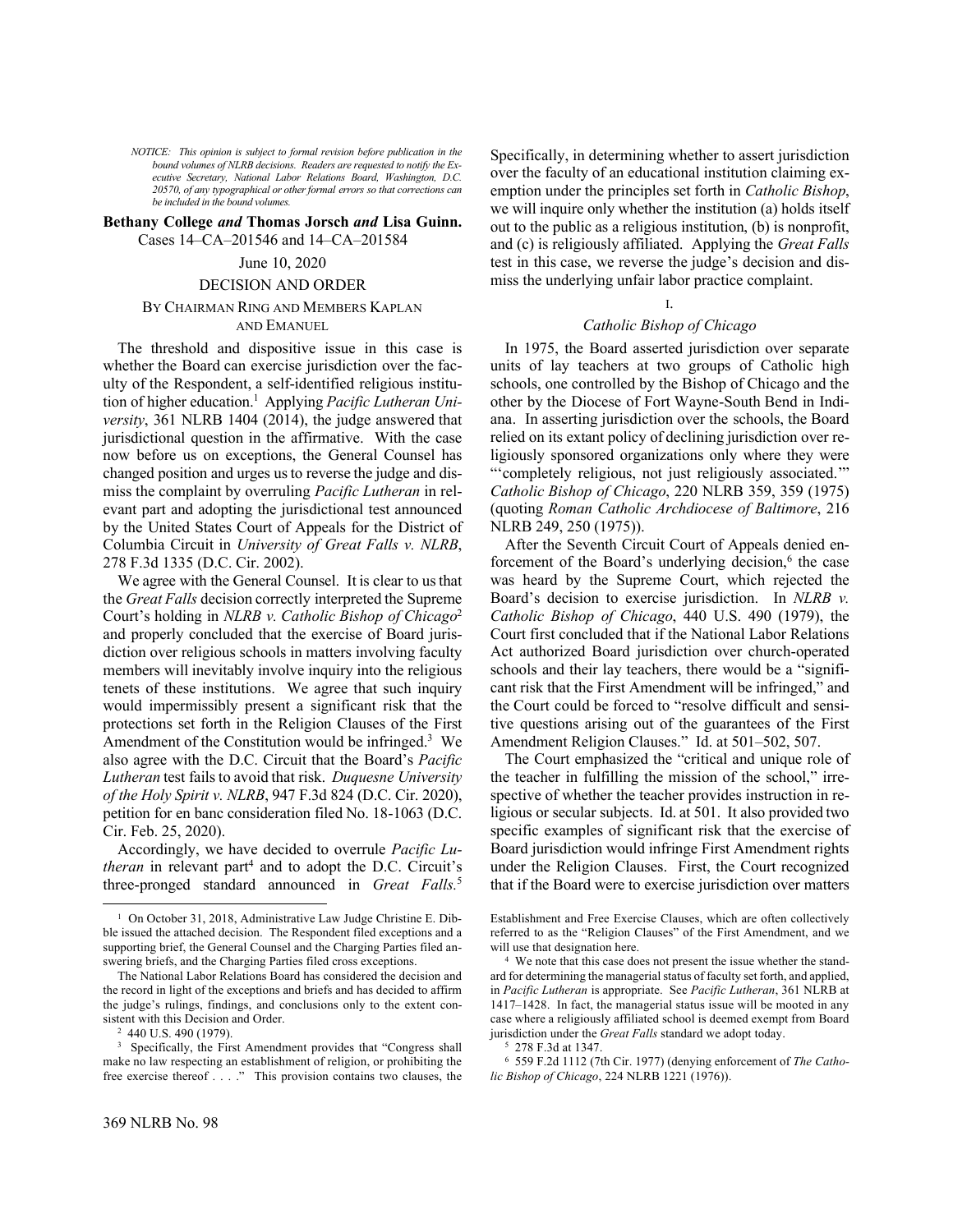involving teachers at a religious school, the resolution of certain unfair labor practice charges would "necessarily involve inquiry into the good faith of the position asserted by the clergy-administrators and its relationship to the school's religious mission. It is not only the conclusions that may be reached by the Board which may impinge on rights guaranteed by the Religion Clauses, but also the very process of inquiry leading to findings and conclusions." Id. at 502. Second, with respect to bargaining relationships subjected to the Board's jurisdiction, the Court observed that "[t]he Board will be called upon to decide what are 'terms and conditions of employment' and therefore mandatory subjects of bargaining" under Section 8(d) of the Act. Id. at 502–503. This would inevitably "implicate sensitive issues that open the door to conflicts between clergy-administrators and the Board, or conflicts with negotiators for unions," giving "'rise to entangling church-state relationships of the kind the Religion Clauses sought to avoid.'" Id. at 503 (quoting *Lemon v. Kurtzman,* 403 U.S. 602, 616 (1971)). Accordingly, consistent with its "prudential policy" of constitutional avoidance, the Court "declin[ed] to construe the Act" to permit the Board's exercise of jurisdiction "in the absence of a clear expression of Congress' intent to bring teachers at churchoperated schools within the jurisdiction of the Board." Id. at 501, 507.

# II.

# Judicial Rejection of the Board's Substantial Religious Character Test

Subsequent to the *Catholic Bishop* decision, the Board decided on a case-by-case basis whether a religiously affiliated school had a "substantial religious character," and, if that was not established, the Board would exercise jurisdiction over the school at issue. These attempts to test the limits of the *Catholic Bishop* decision, however, were consistently rejected by reviewing courts, even when applied to college-level education. See *Carroll College v. NLRB*, 558 NLRB 568 (D.C. Cir. 2009); *University of Great Falls v. NLRB*, 278 F.3d 1335 (D.C. Cir. 2002); *Universidad Central de Bayamon v. NLRB*, 793 F.2d 383 (1st Cir. 1986) (en banc); *NLRB v. Bishop Ford Central Catholic High School*, 623 F.2d 818 (2d Cir. 1980).

*Bayamon* involved the court's review of the Board's assertion of jurisdiction under the "substantial religious character" test over a private Roman Catholic university claiming exemption under *Catholic Bishop*. In an evenly divided en banc decision, the First Circuit denied enforcement of the Board's order in the underlying case. In an opinion written for the judge's finding that the Board lacked jurisdiction, then-Judge Breyer rejected the Board's finding that the university was not churchcontrolled, 793 F.2d 399–400, but found that the school could be properly described, in respect to its mission, as an institution "'with admittedly religious functions but whose predominant higher education mission is to provide . . . students with a secular education.'" Id. at 401 (quoting *Tilton v. Richardson*, 403 U.S. 672, 687 (1971)) (ellipsis in original). Finding that Board precedent reflected a conscious policy not to apply *Catholic Bishop* to an institution of higher education so described, then-Judge Breyer proceeded to detail reasons why this policy was legally mistaken.

"First, the language of *Catholic Bishop* itself does not distinguish colleges from primary and secondary schools." Id. at 401. Second, the assertion of Board jurisdiction over religiously affiliated colleges and universities would pose the same or greater specific risks of state/religion entanglement that the Supreme Court said would result at the secondary school level. Third, and perhaps most importantly, the failure to apply *Catholic Bishop* to religiously affiliated institutions of higher education "would undercut that opinion's basic rationale and purpose." Id. at 402. The Supreme Court there sought to minimize the extent to which the Board's inquiry into the nature of such institutions under the completely religious test—an inquiry that involves delving into matters of curriculum, teaching, and counseling—"would itself entangle the Board in religious affairs." The Board's failure to apply this rationale at all educational levels would necessarily entangle the Board and the courts in the development of a variety of new distinctions and controls over the Board's efforts to examine religious matters. "These ad hoc efforts, the application of which will themselves involve significant entanglement, are precisely what the Supreme Court in *Catholic Bishop* sought to avoid." Id. at 402–403.

The subsequent D.C. Circuit decision in *Great Falls* likewise involved judicial review of the Board's assertion of jurisdiction, under the "substantial religious character" test, over the faculty of a private Roman Catholic university claiming exemption under *Catholic Bishop*. In the underlying Board case, the regional director "issued a decision extensively exploring the evidence of religious faith, practice and mission at the University" and, thereafter, concluded that the Board should exercise jurisdiction because "'propagation of a religious faith is not the primary purpose of the [University], but rather . . . the University's purpose and function are primarily secular.'" 278 F.3d at 1338, 1340 (quoting *University of Great Falls*, 331 NLRB 1663, 1665 (2000)). The Board adopted the regional director's findings, agreeing that the University did not have a "substantial religious character" and that it was therefore distinguishable from the schools at issue in *Catholic*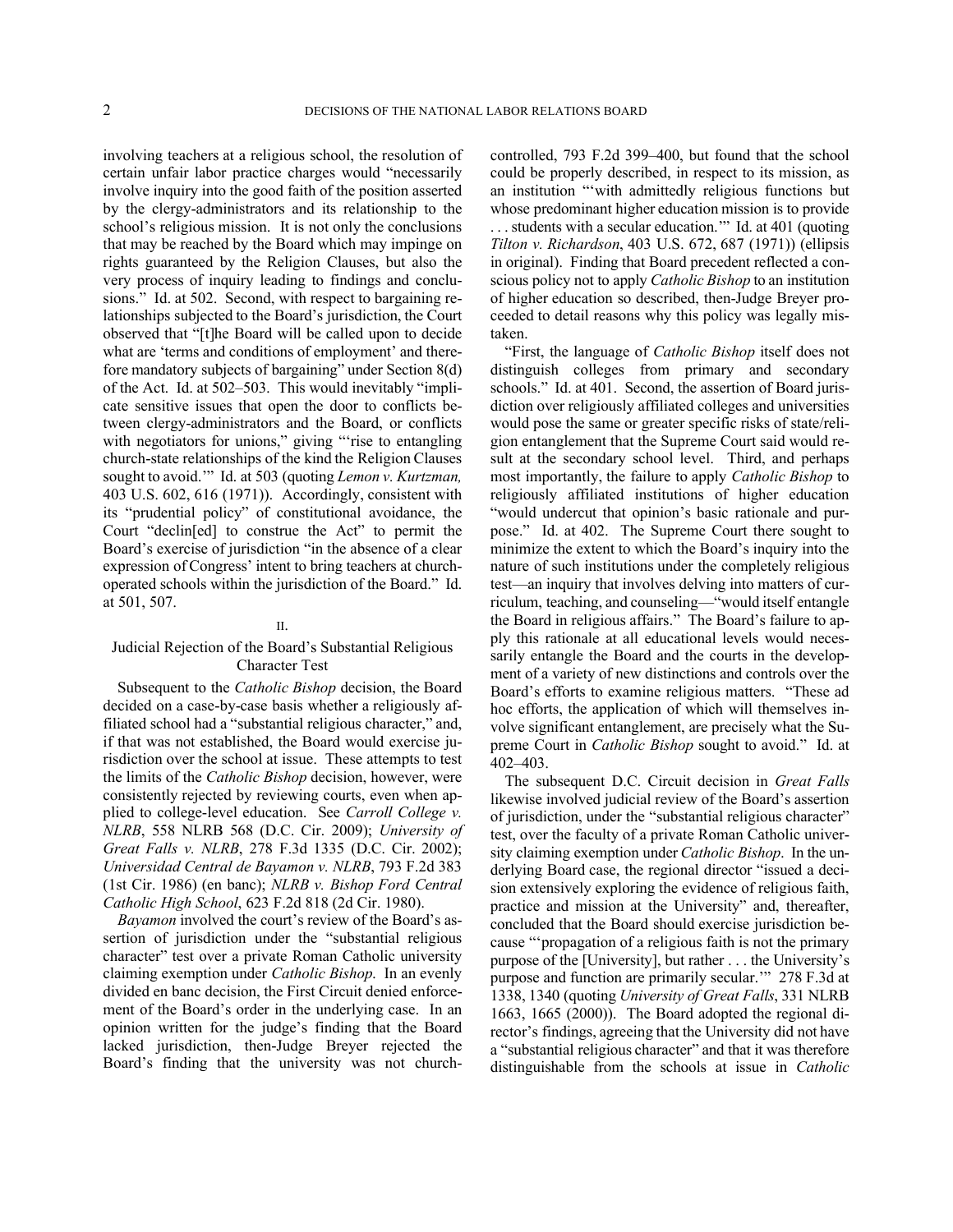*Bishop.* Id. at 1340 (citing *Great Falls*, 331 NLRB at 1665–1666).

Upon review, the D.C. Circuit found that the "substantial religious character" test involved the same "intrusive inquiry" and same "*exact* kind of questioning into religious matters which *Catholic Bishop* specifically sought to avoid," with "the NLRB trolling through the beliefs of the University, making determinations about its religious mission, and that mission's centrality to the 'primary purpose' of the University." 278 F.3d at 1341–1343 (emphasis in original); see also *Corp. of Presiding Bishop v. Amos*, 483 U.S. 327, 343–344 (1987) (finding that the attempt to decide which activities in an organization are secular as opposed to religious improperly entangles the government in religious affairs and creates a risk of chilling religious activity).

After rejecting the Board's test, the court concluded that in order to properly determine when the *Catholic Bishop* exemption from Board jurisdiction over faculty members at an allegedly religiously affiliated school should apply, a "bright line" test based on objective facts was required. Drawing partially from Judge Breyer's opinion in *Bayamon*, the court promulgated a three-prong test, under which the Board "must decline to exercise jurisdiction" over an institution that (a) "holds itself out to students, faculty, and community as providing a religious educational environment"; (b) is "organized as a nonprofit"; and (c) is "affiliated with, or owned, operated, or controlled, directly or indirectly, by a recognized religious organization, or with an entity, membership of which is determined, at least in part, with reference to religion." *Great Falls*, 278 F.3d at 1343–1344, 1347 & fn. 2. As the court explained, this test would allow the Board "to determine whether it has jurisdiction without delving into matters of religious doctrine or motive, and without coercing an educational institution into altering its religious mission to meet regulatory demands." Id. at 1345. At the same time, the test "provides the Board and the courts with some assurance that the institutions availing themselves of the *Catholic Bishop* exemption are *bona fide* religious institutions." Id. at 1344.

The D.C. Circuit reaffirmed the *Great Falls* test 7 years later in *Carroll College v. NLRB*, 558 F.3d 568 (D.C. Cir. 2009). Declining to enforce a Board order requiring that yet another Roman Catholic–affiliated college bargain with a union representing a faculty employee unit, the court stated that the Board "should have known immediately" that exercising jurisdiction in that matter violated the bright-line *Great Falls* test. Id. at 574. The court went on to explain that the only permissible inquiry relative to prong one of that test is limited to considering the school's "public representations as to its religious educational

environment" and that, for constitutional reasons, any further inquiry is improper. Id. at 572–573.

#### III.

# *Pacific Lutheran University*

In 2014, a Board majority attempted to craft still another approach testing the limits of *Catholic Bishop*'s jurisdictional holding. In *Pacific Lutheran University*, 361 NLRB at 1404, a union filed a petition to represent a unit of all nontenure-eligible contingent faculty members employed by the university. Despite finding that the university held itself out as "creating a religious educational environment," id. at 1415, ostensibly accepting the first prong of the *Great Falls* test, the majority nevertheless concluded that an additional "holding out" inquiry was required in order to determine whether the Board should assert jurisdiction. The majority held that a religious college or university seeking to establish that it was exempt from the Board's jurisdiction also has to show that "it holds out the petitioned-for faculty members *themselves* as performing a *specific role* in creating or maintaining the college or university's religious educational environment, as demonstrated by its representations to current or potential students and faculty members, and the community at large." Id. at 1414 (emphasis added).

This second-step inquiry into the specific role played by petitioned-for faculty members effectively became the focal point of the new jurisdictional test. The Board majority reasoned that "[f]aculty members who are not expected to perform a specific role in creating or maintaining the school's religious educational environment are indistinguishable from faculty at colleges and universities which do not identify themselves as religious institutions and which are indisputably subject to the Board's jurisdiction." Id. at 1411. The Board reasoned that it would be unfair to deny those faculty in a religious school the same rights under the Act as enjoyed by faculty in undisputedly secular schools. The majority claimed to avoid the risk of impermissible inquiry into religious beliefs by purportedly applying the same objective "holding out" standard to the examination of faculty roles that the *Great Falls* court applied to the school itself. However, the specific description of that standard belied this claim:

Although we will not examine faculty members' actual performance of their duties, we shall require that they be held out as performing *a specific religious function*. Generalized statements that faculty members are expected to, for example, support the goals or mission of the university are not alone sufficient. These types of representations do not communicate the message that the religious nature of the university affects faculty members' job duties or requirements. They give no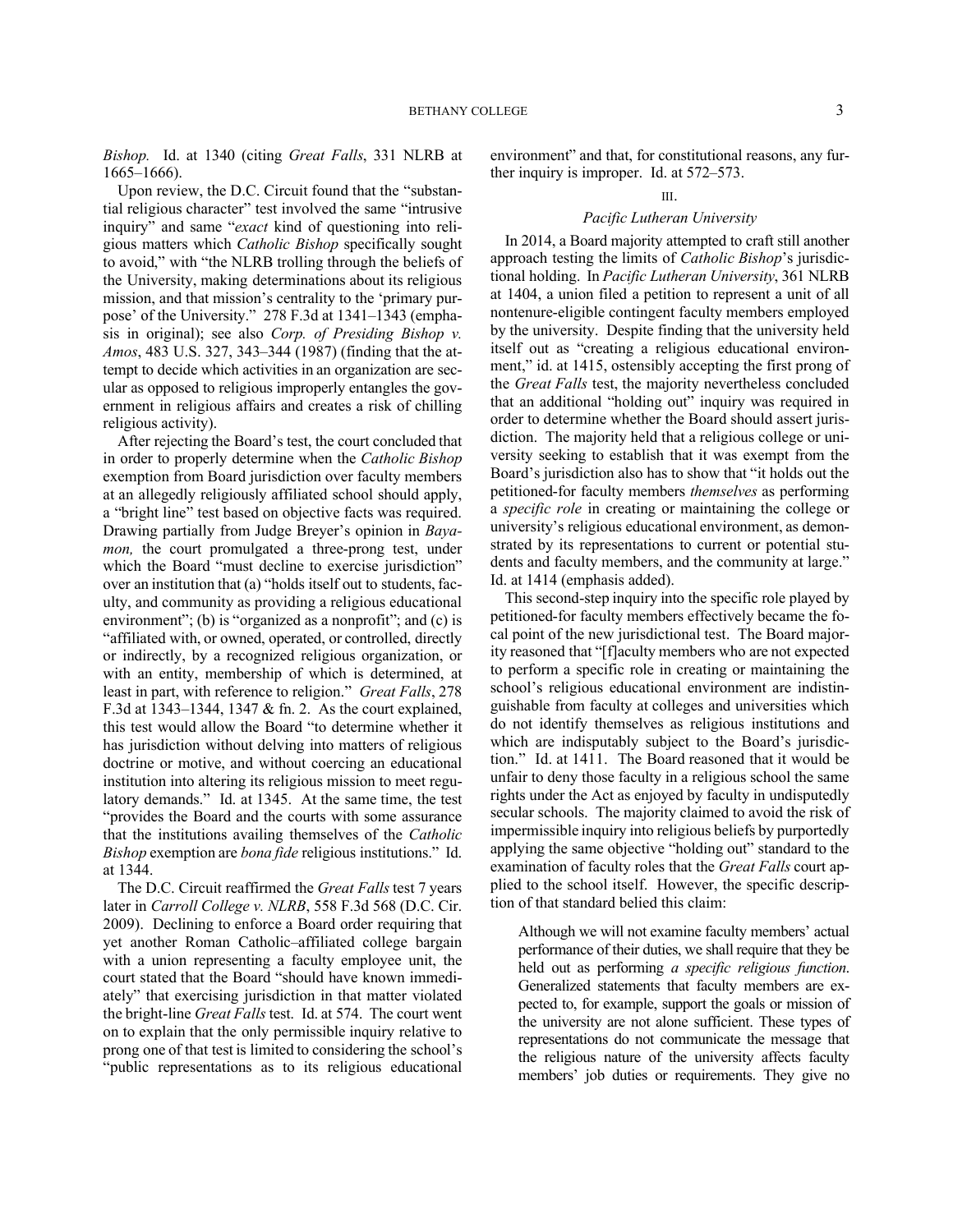indication that faculty members are expected to incorporate religion into their teaching or research, that faculty members will have any religious requirements imposed on them, or that the religious nature of the university will have any impact at all on their employment.

# Id. (italics in original).

Applying the new test, the Board found it appropriate to exercise jurisdiction over Pacific Lutheran University and the petitioned-for contingent faculty members, based on its conclusion that there was nothing in the University's "governing documents, faculty handbook, website pages, or other material" that would suggest to students, faculty, or the community that the faculty members at issue "perform any religious function." Id. at 1416.

Members Miscimarra and Johnson each dissented from the *Pacific Lutheran* majority's holding that the *Catholic Bishop* jurisdictional exemption for religious schools should only apply if faculty members are held out "as performing *a specific religious function*." Among numerous arguments made by the dissenters, Member Johnson observed that the specific religious function requirement of *Pacific Lutheran* "not only fails to avoid the First Amendment questions, it plows right into them at full tilt" by again calling on the Board "to judge the religiosity of the functions that the faculty perform." Id. at 1433–1434.

As mentioned above, the D.C. Circuit recently rejected the Board's *Pacific Lutheran* test in *Duquesne University*, 947 F.3d at 824. A panel majority there determined that the circuit's prior decisions in *Carroll College* and *Great Falls* were conclusive of the jurisdictional issue. It rejected the argument that the *Great Falls* "bright line" test permits the Board to assert jurisdiction over an educational institution that meets the three-part test based on the roles played by its faculty. As the court explained, "it makes no difference whether the adjuncts are faculty members *who play a role in Duquesne's religious educational environment*." Id. at 833 (emphasis in original). "The Board may not 'dig deeper' by examining whether faculty members play religious or non-religious roles, for '[d]oing so would only risk infringing upon the guarantees of the First Amendment's Religion Clauses.'" Id. (quoting *Carroll College v. NLRB*, 558 F.3d at 572). The court further explained that its "refusal [in *Great Falls*] to examine the roles played by various faculty members followed directly from *Catholic Bishop*," where "the Supreme Court did not differentiate between teachers who play religious roles and those who play secular roles, but rather held that the Board lacked jurisdiction over *all* teachers at church-operated schools." Id. at 834 (emphasis in original) (citing *Catholic Bishop*, 440 U.S. at 501).

The *Duquesne* court rejected the assertion in *Pacific Lutheran* that an inquiry into the way in which faculty members were held out to the public would not risk infringement on First Amendment rights. In support of its position, the *Pacific Lutheran* decision attempted to suggest types of conduct that would pass its test and types that would not. For example, the decision deemed "indoctrination" to be "sufficiently religious," but found that "supporting religious goals" was not. 947 F.3d at 835. The court concluded that such attempts at "line-drawing" or "second-guessing" are themselves an impermissible substitution of the Board's views about what constitutes religious activity for educational institutions' own views on the matter. As the court found, such attempts "minimize the legitimacy of the beliefs expressed by a religious entity" and present a risk of conflict with the Religion Clauses of the Constitution. Id. at 835–836 (citations omitted).

# IV.

# *Pacific Lutheran* is Overruled and the *Great Falls*  Test is Adopted

For the reasons set forth in *Catholic Bishop*, in the court opinions applying the tenets of that decision, and in the dissenting opinions in *Pacific Lutheran*, we hold that *Pacific Lutheran* must be overruled as inherently inconsistent with the binding rationale of the Supreme Court in *Catholic Bishop*. Our analysis begins, as it must, with the clear mandate in the First Amendment of the Constitution that "Congress shall make no law respecting an establishment of religion, or prohibiting the free exercise thereof." The Religion Clauses limit government involvement in the affairs of religious groups and also safeguard the freedom to practice religion, whether as an individual or as a part of a group. See, e.g., *Hosanna-Tabor Evangelical Lutheran Church & Sch. v. EEOC*, 565 U.S. 171, 181–190 (2012). As the Supreme Court has recognized, "[t]he values enshrined in the First Amendment plainly rank high on the scale of our national values." *Catholic Bishop*, 440 U.S. at 501.

We recognize that the Board has an important mission to protect employees' rights set forth in the National Labor Relations Act, but those rights are subordinate to those enshrined in the Constitution where there is a potential conflict between the two. The fundamental flaw in *Pacific Lutheran* was the majority's refusal to accept this reality. As Member Johnson stated in his *Pacific Lutheran* dissent, the majority in that case persisted in the fundamentally mistaken assumption that the Board may engage in a balancing of competing statutory and constitutional interests. We agree with Member Johnson's assertion that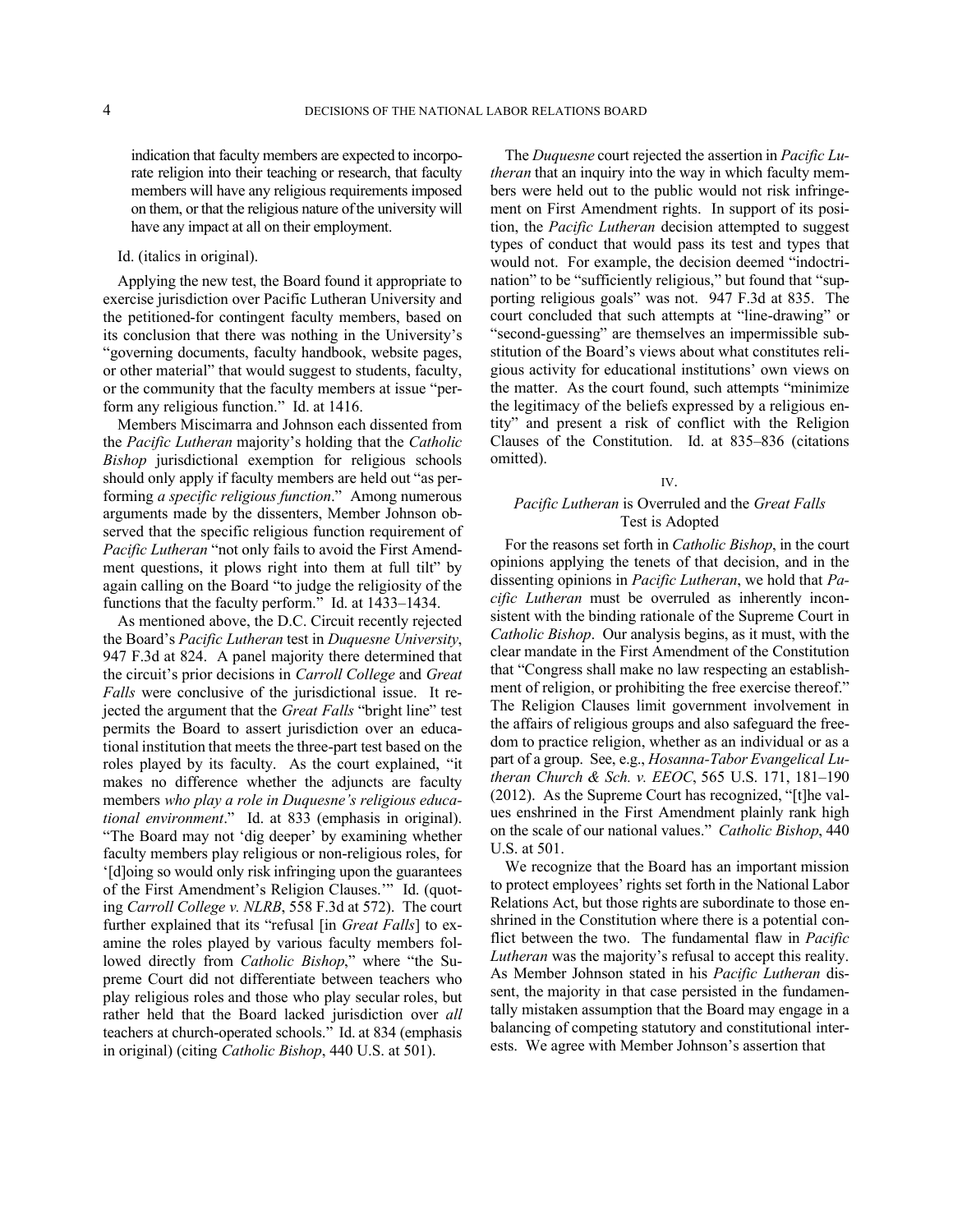[t]here is no balancing test, because no federal statute commands the gravitas of the Constitution. Simply stated, while the Act is of paramount importance in almost every other scenario—it is dwarfed by the First Amendment's protection of religion. Instead of a balancing act of any kind, what *Catholic Bishop* and the doctrine of constitutional avoidance establish is a warning for us: "make absolutely sure the Act was intended to encompass religious universities, and that the Act mandates your test of jurisdiction for teachers at those universities" before we impose it on religious universities.

361 NLRB at 1432. As to that point, *Catholic Bishop* provides the answer: "There is no clear expression of an affirmative intention of Congress that teachers in church-operated schools should be covered by the Act." 440 U.S. at 504. Accordingly, the Court effectively mandated that the Act be interpreted to avoid the substantial risk of infringement of the rights contained in the Religion Clauses that the exercise of Board jurisdiction over teachers at religious schools would pose. The *Catholic Bishop* Court could not have been clearer: "We see no escape," it said, "from conflicts flowing from the Board's exercise of jurisdiction over teachers in church-operated schools and the consequent serious First Amendment questions that would follow." Id.

Despite this clear message, the Board, which has no expertise in matters of constitutional interpretation and is entitled to no judicial deference when interpreting Supreme Court precedent on such matters, has until now persisted in defying the risks of First Amendment infringement rather than avoiding them. In particular, the two-part *Pacific Lutheran* test is fatally flawed because its required analysis, at step two, of whether faculty members at religiously affiliated institutions of higher learning are held out as performing a specific religious function entails an impermissible inquiry into what does and what does not constitute a *religious function*. As detailed above, this approach has been soundly rejected by the courts as irreconcilable with the holding, rationale, and purpose of *Catholic Bishop*. See, e.g., *Duquesne University*, 947 F.3d at 834–835 (inquiry into whether faculty are held out as playing specific religious roles would "still require the Board to define what counts as a 'religious role' or a 'religious function'"); *Bayamon*, 793 F.2d at 402–403 (finding that the Board's attempt to create and administer distinctions between religious and secular instruction "would itself entangle the Board in religious affairs"); see also *Pacific Lutheran University*, 361 NLRB at 1434 (Member Johnson, dissenting) (finding that new test places the Board in the "untenable position of deciding what can, and what cannot, be deemed a *sufficiently* religious role or a sufficiently religious function") (emphasis in original).

Because the Supreme Court has clearly decided this matter, and because we find the rationale set forth in *Catholic Bishop* and in the circuit court decisions interpreting that seminal case to be persuasive, we now hold that the Board does not have jurisdiction over matters concerning teachers or faculty at *bona fide* religious educational institutions. We further hold that the test set forth in the D.C. Circuit's *Great Falls* case is the appropriate test to use when determining whether it is proper for the Board to exercise its jurisdiction in these cases. Under this bright-line test, the Board will leave the determination of what constitutes religious activity versus secular activity precisely where it has always belonged: with the religiously affiliated institutions themselves, as well as their affiliated churches and, where applicable, the relevant religious community. Applying the *Great Falls* test will remove any subjective judgments about the nature of the institutions' activities or those of its faculty members and limit the Board to making jurisdictional determinations based on objective evidence. It will prevent the type of intrusive inquiries that the Supreme Court prohibited in *Catholic*  Bishop and has found problematic in other contexts.<sup>7</sup> Finally, and importantly, it will provide the Board with a mechanism for determining when self-identified religious schools are not, in fact, *bona fide* religious institutions, therefore protecting the rights of employees working for those institutions.

For all these reasons, we find that the *Pacific Lutheran* test cannot be squared with Supreme Court precedent and, accordingly, we reject it and adopt the *Great Falls* test in its place.

# V.

### Application of the *Great Falls* Test in this Case

The Respondent is a  $501(c)(3)$  institution of higher learning in Lindsborg, Kansas. According to the Respondent's Bylaws, it is a ministry of the Evangelical Lutheran Church in America (ELCA) and is owned and operated by the Central States Synod and the

<sup>7</sup> See, e.g., *Town of Greece, New York v. Galloway*, 572 U.S. 565, 582 (2014) (noting that the very act of sifting "sectarian" from "nonsectarian" prayer would be futile and would unconstitutionally entangle the courts with religion); *Mitchell v. Helms*, 530 U.S. 793, 828 (2000) ("[I]nquiry into the recipient's religious views required by a focus on whether a school is pervasively sectarian is not only unnecessary, but offensive."); *Corp. of the Presiding Bishop v. Amos*, 483 U.S. at 326

<sup>(</sup>finding that it is a "significant burden" for a religious institution "to predict which of its activities a secular court will consider religious"); *New York v. Cathedral Academy*, 434 U.S. 125, 133 (1977) (Litigation between church and state "about what does or does not have religious meaning touches the very core of the constitutional guarantee against religious establishment.").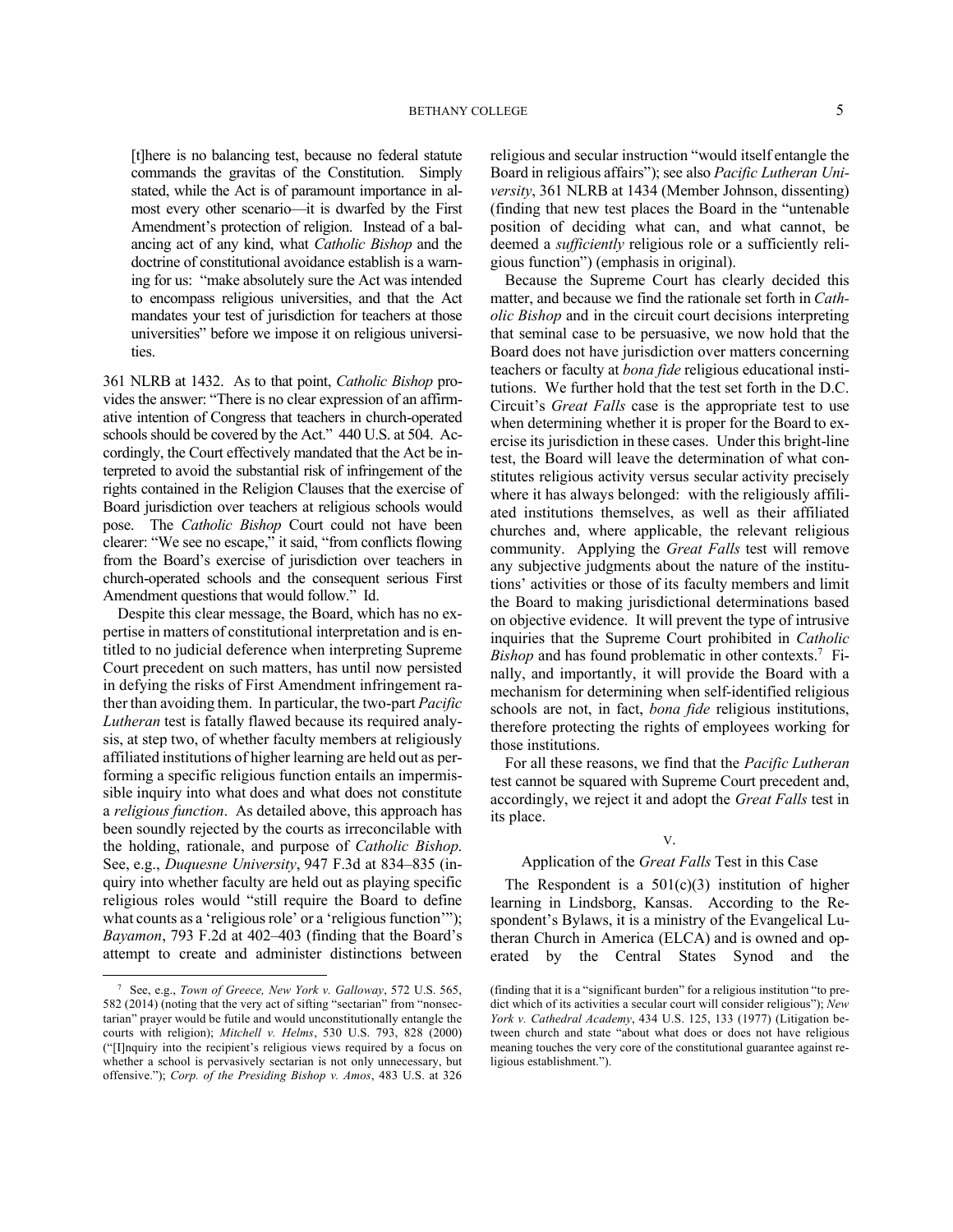Arkansas/Oklahoma Synod of the ELCA. During the period of time at issue, the Respondent had a student body totaling about 643 students. Because the Respondent did not participate in the hearing, the record evidence pertaining to the jurisdictional issue presented is primarily limited to the Respondent's Handbook and testimony from Professor Thomas Jorsch, who was hired by the Respondent in August 2014.<sup>8</sup>

Applying the *Great Falls*test to the instant case, we find that the Respondent is exempt from the Board's jurisdiction and that, therefore, the complaint alleging unfair labor practices committed against specific faculty members must be dismissed.<sup>9</sup> To begin, we agree with the judge's finding that the Respondent meets the first prong of the *Great Falls* test by holding itself out to students, faculty, and the community as providing a religious educational environment. For example, the Respondent's Handbook states that the "object and purpose of this Corporation shall be to establish and maintain a Christian institution of higher education to be known as 'Bethany College'; to serve Jesus Christ and His church by training men and women who seek a liberal arts education under Christian auspices; and to acquaint these students with the cultural, intellectual, and religious forces in the field of higher education." Further, various job postings entered into the record demonstrate that prospective faculty members and other employees were informed of the Respondent's religiously based nature. The job posting to which Charging Party Jorsch responded when applying to work for the Respondent specifically notes that the Respondent is a college of the ELCA with a mission "to educate, develop, and challenge individuals to reach for truth and excellence as they lead lives of faith, learning, and service."

The second prong of the *Great Falls* test is also met here; as mentioned above, the Respondent is established as a  $501(c)(3)$  nonprofit institution. Finally, the third prong, that the institution must be "affiliated with, or owned, operated, or controlled, directly or indirectly, by a recognized religious organization, or with an entity, membership of which is determined, at least in part, with reference to religion," is easily met. $10$  Again, as described above, the Respondent is owned and operated by the

Central States Synod and the Arkansas/Oklahoma Synod of the ELCA.

# **CONCLUSION**

The issue before us was decided for all intents and purposes by the Supreme Court in 1979. The Court rejected the Board's attempt to assert jurisdiction over church-controlled schools, finding that any inquiry that seeks to differentiate between "secular" and "religious" duties or activities of faculty members at these schools cannot be undertaken due to the inherent risk of conflict with the rights enshrined in the First Amendment's Religion Clauses. We see no reason any longer to question the scope and meaning of the Supreme Court's clear disposition of this issue. Further, we find that the D.C. Circuit's *Great Falls* test for determining Board jurisdiction in these matters constitutes a faithful application of the constitutional principles set forth in *Catholic Bishop*. Accordingly, we overrule *Pacific Lutheran University* in relevant part and fully adopt the *Great Falls* test for determining whether to exercise jurisdiction over the faculty of self-identified religious schools, including colleges and universities. Because the Respondent satisfies all three prongs of the *Great Falls* test, we find that the Board cannot exercise jurisdiction over it. Accordingly, we reverse the judge's findings, and we dismiss the complaint.

# ORDER

\_\_\_\_\_\_\_\_\_\_\_\_\_\_\_\_\_\_\_\_\_\_\_\_\_\_\_\_\_\_\_\_\_\_\_\_\_\_

The complaint is dismissed. Dated, Washington, D.C. June 10, 2020

John F. Ring, Chairman

Marvin E. Kaplan, Member

the college never raised the jurisdictional issue before the Board." *Carroll College v. NLRB*, 558 F.3d at 547.

<sup>9</sup> In light of our finding herein, we need not pass on the Respondent's procedural exceptions, including its challenge to the judge's denial of its request for a stay in the proceedings and petition to revoke certain investigative subpoenas and the judge's reliance on adverse inferences.

<sup>10</sup> In *Great Falls*, the court expressed some concern about the breadth of this prong of the test but found it unnecessary to address that concern because the religious affiliation of the University of Great Falls was unquestionable. See 278 F.3d at 1343–1344. As in that case, the religious affiliation of Bethany College has been clearly established.

<sup>8</sup> In her decision, the judge states that "the Respondent's refusal to, at minimum, present evidence showing it is exempt from the Act because of its religious affiliation leaves me with no choice but to find that the General Counsel has established jurisdiction." The judge, however, clearly misunderstood that the Respondent did not have the burden to establish that the Board lacked jurisdiction over it. The burden to establish Board jurisdiction clearly rests on the General Counsel. See, e.g., *Construction and General Laborers Local 1177*, 269 NLRB 746, 746 (1984) ("The burden of proof regarding jurisdiction, as with all other elements of a prima facie case, is on the General Counsel."). In fact, a court may reject a Board decision on jurisdictional grounds "even though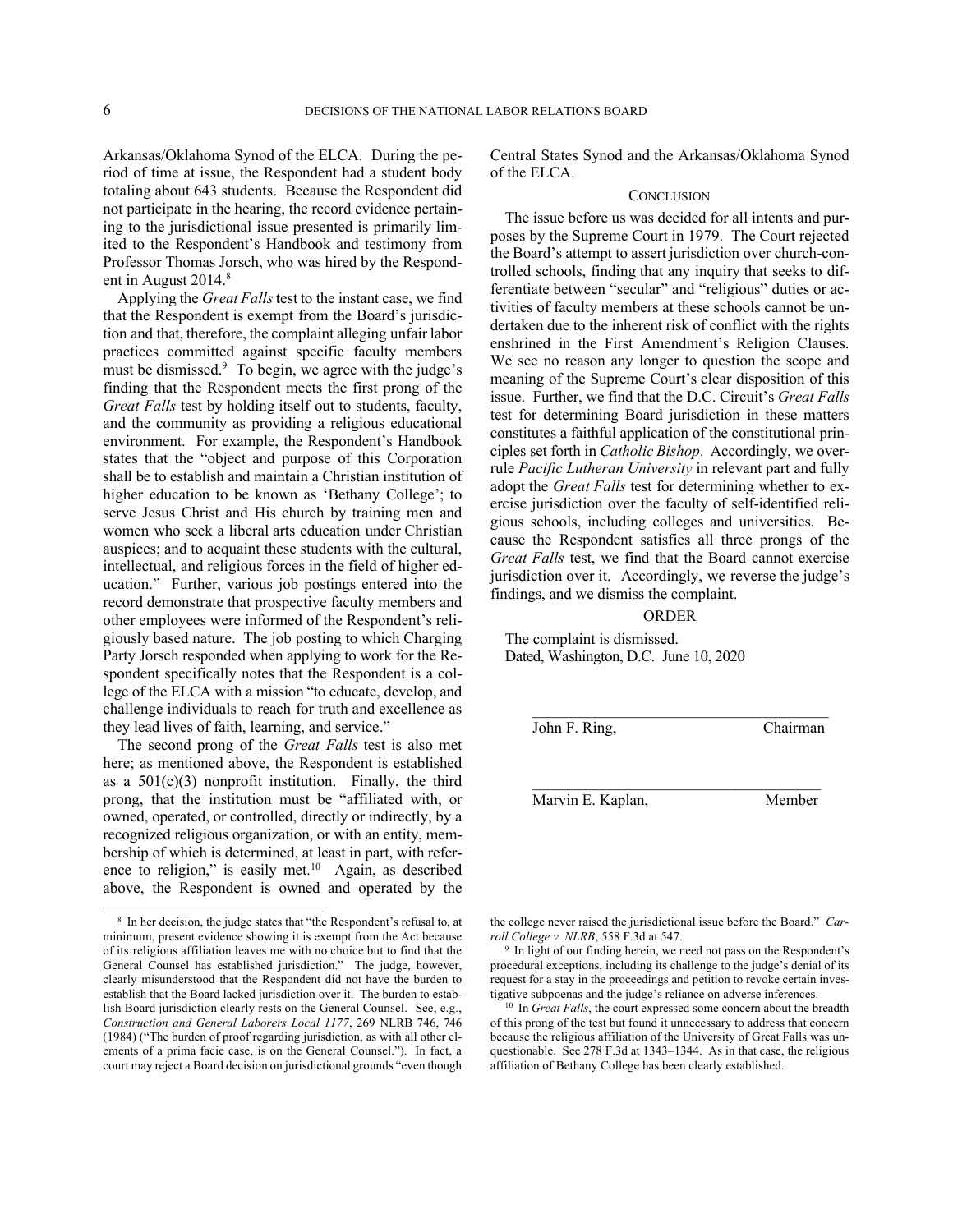| William J. Emanuel. | Member |
|---------------------|--------|

# (SEAL) NATIONAL LABOR RELATIONS BOARD

*Rebecca Proctor, Esq.* and *Julie Covel, Esq.,* for the General Counsel.

*Gregory P. Goheen, Esq.,* for the Respondent.

# DECISION

#### I. STATEMENT OF THE CASE

CHRISTINE E. DIBBLE, Administrative Law Judge. This case was tried in Lindsborg, Kansas, on December 6, 2017. Thomas Jorsch (Jorsch) filed the charge in case 14–CA–201546 on June 19, 2017.<sup>1</sup> The first amended charge in case 14–CA–201546 was filed by Jorsch on August 28. The charge in case 14–CA– 201584 was filed by Lisa Guinn (Guinn) on June 29, with an amended charge filed in the case on August 28. The Regional Director for Region 14, (the Region) of the National Labor Relations Board (NLRB/the Board) issued an Order Consolidating Cases, Consolidated Complaint and Notice of Hearing on August 30. On September 13, Bethany College (the Respondent/the College) filed a timely answer and affirmative defenses to the consolidated complaint denying all material allegations in the complaint.

The consolidated complaint alleges that the Respondent violated Section 8(a)(1) of the National Labor Relations Act (NLRA/the Act) when (1) since about December 29, 2016, the Respondent has unlawfully maintained an overly broad confidentiality rule; (2) about May 19, the Respondent, by William A. Jones (Jones), prohibited employees from engaging in concerted activities with other employees for the purposes of mutual aid and protection by asking them tosign an agreement not to disclose a proposed tenure plan; (3) about June 23, the Respondent, by Jones, through email prohibited employees from discussing terms and conditions of employment with each other; and (4) about June 26, the Respondent, by Jones, through a letter informed employees that they were being discharged for engaging in protected, concerted activities. The consolidated complaint also alleges that on about June 27, the Respondent discharged its employees Jorsch and Guinn in violation of Section 8(a)(1) and (3) of the Act.

On the entire record, including my observation of the demeanor of the witnesses, and after considering the posthearing brief filed by the General Counsel, I make the following findings of fact and conclusions of law

#### II. PRE AND POST-TRIAL MOTIONS

The General Counsel contends that because the Respondent refused to comply and produce the subpoenaed documents and witnesses, I should issue sanctions. Moreover, the General Counsel argues that as a result of the Respondent's refusal to participate in the administrative trial, the Respondent is unable to and has failed to establish lack of jurisdiction based on its religious affiliation.

### *A. Respondent's Motion to Dismiss or in the Alternative Motion for Summary Judgment*

On November 8, the Respondent filed with the Board a motion to dismiss the consolidated complaint or in the alternative motion for summary judgment objecting to the proceedings on the basis of jurisdiction.<sup>2</sup> The Respondent's filing with the Board included attachments for its consideration. The General Counsel filed a response on November 13, opposing the motion to dismiss or in the alternative for summary judgment. Since the Board had not ruled on the motion prior to the opening of the administrative trial, I heard oral arguments on the Respondent's motion.

Shortly after the administrative trial adjourned, on December 6, the Board issued an order denying the Respondent's motion. In its order, the Board ruled that the Respondent failed to establish that there are no genuine issues of material fact warranting a hearing and that it is entitled to judgment as a matter of law. Consequently, the need for me to rule on the Respondent's motion to dismiss, or in the alternative motion for summary judgment is moot.

# *B. Respondent's Motion to Revoke the General Counsel's Subpoenas*

On November 13, the General Counsel served the Respondent with a subpoena duces tecum. On the same date, the Respondent's supervisors and/or agents, Jones, Robert Carlson (Carlson), and Joyce Pigge (Pigge), were served with subpoenas ad testificandum. The Respondent filed a petition to revoke the subpoenas on November 20. The Respondent claims that the Board lacks jurisdiction over the Respondent because it is a higher education institution with religious affiliation; and thus the Board is unable to compel production of documents or the appearance of witnesses Jones, Pigge, and Carlson. Moreover, the Respondent argues that the Board lacks jurisdiction over Jorsch's complaint because he was a faculty member with managerial authority. Even assuming the Board properly has jurisdiction over the Respondent, the Respondent contends that the subpoenas seek to compel the production of documents that are overbroad, irrelevant as to subject matter and time, the requests are vague, some of the documents are equally available to the General Counsel, unduly burdensome, and improperly seeks attorney-client privileged records, attorney work product, and other confidential privileged records.

On November 24, the General Counsel filed a response in opposition to the Respondent's petition to revoke. By written order dated December 1, I denied the Respondent's petition. On December 5, the Respondent filed a motion to reconsider. During the administrative trial, I allowed the Respondent to present oral argument in support of the motion. The General Counsel presented a rebuttal. Following careful consideration of the parties' arguments, I denied the Respondent's motion. Nonetheless, despite my rulings ordering the Respondent to comply with the subpoenas requests, the Respondent refused. Consequently, the

<sup>&</sup>lt;sup>1</sup> All dates are in 2017, unless otherwise indicated.

<sup>2</sup> The Respondent also filed a memorandum in support of its motion and a reply memorandum. (GC Exh. 1-T, 1-U, 1-V, and 1-W.)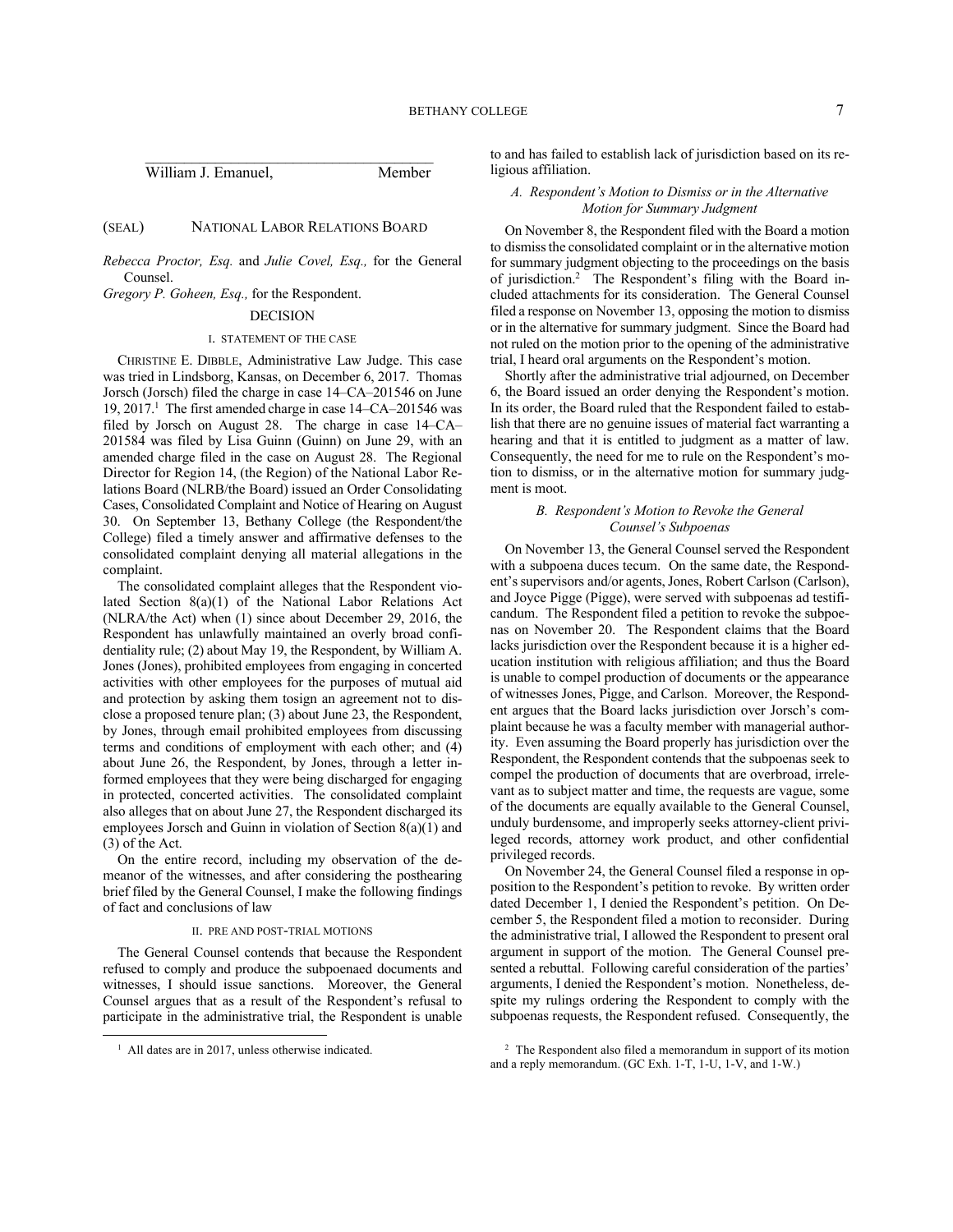counsel for the General Counsel moved for evidentiary sanctions against the Respondent.

I reject the Respondent's argument that because it is a higher education institution with religious affiliation it is exempt from the Act, and therefore neither I nor the Board can compel it to respond to the General Counsel's subpoena requests. Similarly, the Respondent's contention that the Board does not have jurisdiction over Jorsch's complaint because he was a faculty member with managerial authority is equally unpersuasive.

The Respondent's claims that it is exempt from the Act because of its religious affiliation; and that Jorsch is not an employee within the meaning of the Act are not grounds for revoking the subpoenas where Board jurisdiction is not plainly lacking. See *NLRB v. Chapa De Indian Health Program, Inc*., 316 F.3d 995, 1002 (9th Cir. 2003). The Respondent has the burden of proving that it is exempt from the Act because of its religious affiliation. *Pacific Lutheran*, 361 NLRB 1404 (2014). The General Counsel is correct in noting that the Respondent's mere assertions contesting the Board's jurisdiction is insufficient to meet the test for determining the validity of its arguments. I agree with the General Counsel that the Respondent's arguments require "the presentation and analysis of evidence and subsequent findings of fact." (GC Br. 4.) Likewise, the Board, in denying the Respondent's motion to dismiss or in the alternative Motion for Summary Judgment, found that there are genuine issues of material fact warranting a hearing on the issue of whether the Respondent's religious affiliation exempts it from the Act; and there are issues of material fact requiring a hearing on the underlying merits of the consolidated complaints. Consequently, the Respondent's refusal to, at minimum, present evidence showing it is exempt from the Act because of its religious affiliation leaves me with no choice but to find that the General Counsel has established jurisdiction, which will be discussed in more detail below.

Second, Respondent's argument that certain requests are irrelevant is not supported by law or facts. It is well settled law that subpoenaed information should be produced if it relates to any matter in question, or if it can provide background information or lead to other evidence potentially relevant to an allegation in the complaint. Board's Rules, Section 102.31(b) and *Perdue Farms*, 323 NLRB 345, 348 (1997). I find that the General Counsel's subpoena duces tecum meets this requirement.

Respondent also contends that the subpoena requests are unreasonably broad and unduly burdensome. The party seeking to avoid compliance with a subpoena bears the burden of demonstrating that it is unduly burdensome or oppressive. To satisfy that burden, a party must show that the production of the subpoenaed information would seriously disrupt its normal business operations. *Maryland Cup Corp*., 785 F.2d 471, 477 (4th Cir. 1986); *Carolina Food Processors, Inc*., 81 F.3d 507, 513 (4th Cir 1996). The Respondent has produced nothing more than assertions that the requests are unreasonably broad and unduly burdensome; and therefore, has not satisfied this burden. The Respondent also argues that paragraph 6 seeks confidential information that is unreasonably broad and irrelevant and is an invasion of privacy. I find the argument unpersuasive. The Respondent's objections are nonspecific and do not provide a clear explanation of the legal and factual bases for why the documents are confidential and legally exempt from discovery. Likewise, there is no clear explanation about why the documents are not relevant to the matters at issue.

Last, I again reject the Respondent's contention that is should not be required to respond to the General Counsel's document requests because it would require the production of privileged information. To the extent the subpoena requests may encompass documents the Respondent believes are privileged, it retains the right to withhold such documents. However, in that event, the Respondent, as the party asserting the privilege, must provide sufficient information to evaluate the asserted privilege. This includes submitting a privilege index log specifically identifying the documents it believes are covered by the privilege and supporting affidavits, if necessary. See, e.g., In re *Grand Jury Subpoena*, 274 F.3d 563, 576 (1st Cir. 2001); *Holifield v. U.S*., 901 F.2d 201, 204 (7th Cir. 1990); and *Friends of Hope Valley v. Frederick Co*., 268 F.R.D. 643, 651–652 (E.D. Cal. 2010). If the Respondent fails to demonstrate sufficient grounds for protection, the privilege may be found to have been waived. In re *Grand Jury Subpoena*, above. As part of its petition to revoke, the Respondent has failed to provide the required information. Consequently, the Respondent has not established an attorneyclient privilege or work product privilege, nor shown that compliance with the subpoena duces tecum would force it to violate those privileges if they existed.

## *C. Respondent's Motion to Re-Open the Hearing*

As noted earlier in this decision, I heard oral arguments on the Respondent's motion to dismiss or, in the alternative, for summary judgment which was filed with the Board on November 8. During its oral argument, the Respondent moved to include the attachments that it filed with the Board as part of its November 8 motion. The Respondent marked the motion and attachments as Respondent's exhibit 1 (R. Exh. 1). (Tr. 95–96.) Since the Respondent's motion was pending before the Board, I agreed to rule on the motion and request to admit into evidence R. Exh. 1, only if the Board had not made a ruling prior to the issuance of my decision on the merits of the case. At the conclusion of the administrative trial, I informed the parties that I would hold the record open for the limited purpose of deciding whether to accept into the record R. Exh. 1.

Following the close of the administrative trial, on January 10, 2018, the Respondent filed its post-hearing brief and Motion to Re-Open the Hearing. The General Counsel filed a timely response in opposition to the motion. Further, the General Counsel requests that the preclusion rule be implemented because the Respondent's refusal to produce the subpoenaed documents and witnesses and attempt to preserve the right to supplement the record at a later date "constitute[] abuse of the Board subpoena process and is an attempt to disadvantage Counsel for the General Counsel." (GC Br. 10.)

After a careful review of the motion, response, and Board law, I find that the Respondent has failed to establish that the administrative trial should be re-opened. In addition, I find that the preclusion rule should be applied in this instance. *Perdue Farms Inc. v. NLRB*, 144 F.3d 830, 834 (D.C. Cir. 1998) ("A party refusing to comply with a subpoena risks application of the preclusion rule.").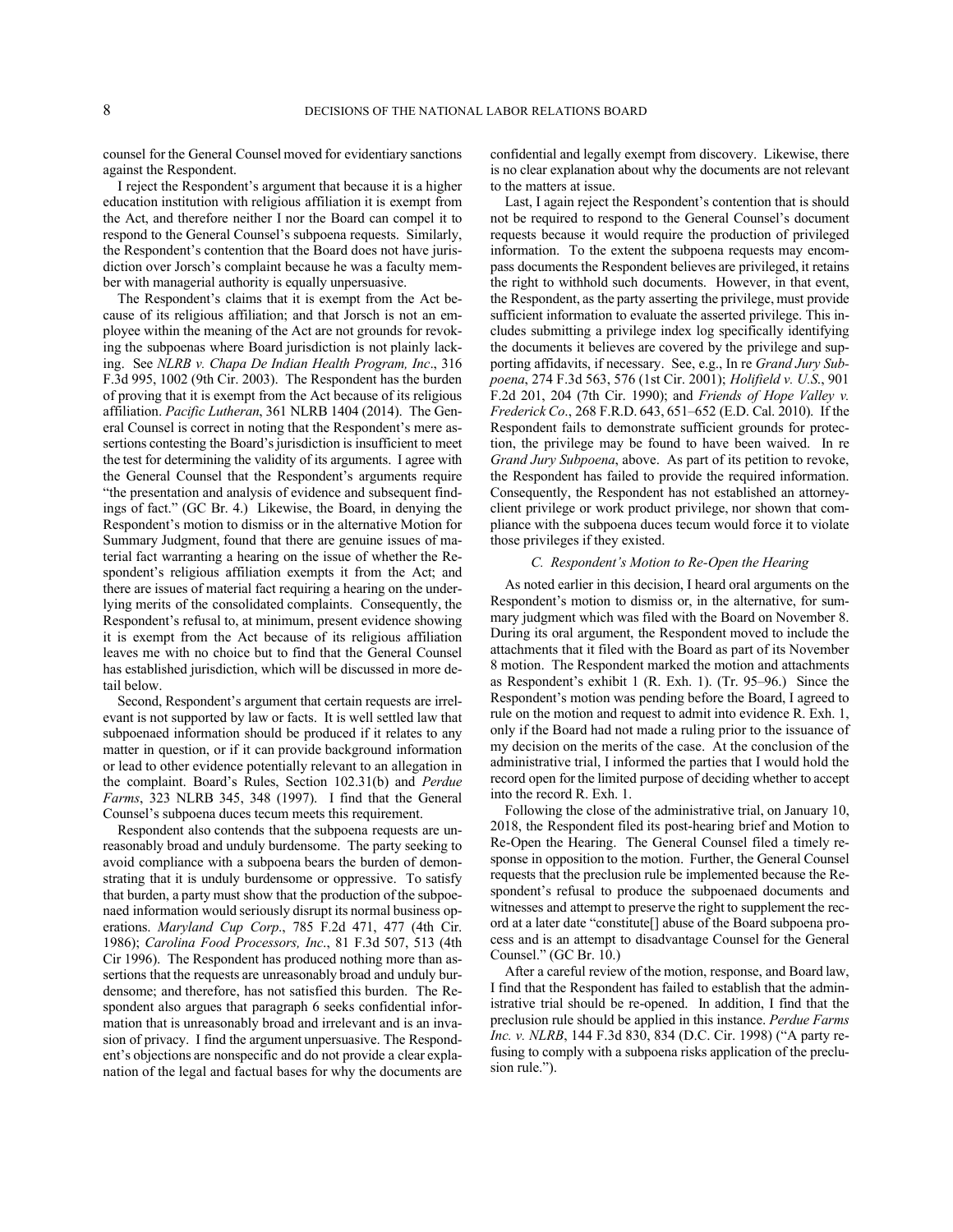Under the Board's Rules and Regulations, a party may file a motion with the administrative law judge (ALJ) to reopen the record on the basis of "newly discovered" evidence. The motion to reopen must be filed after the trial closes but prior to the issuance of the ALJ's decision. Section 102.35(a)(8), 102.48(d)(1). Consequently, a motion to reopen the trial will only be granted if the moving party can show (1) the evidence is truly "newly discovered"; and (2) "demonstrated that the introduction of the [evidence in question] would require a different result than that reached by the judge." *Fitel/Lucent Technologies*, 326 NLRB 46, 46 fn. 1 (1998); *Planned Building Services, Inc*., 347 NLRB 670, 670 fn. 4 (2006). None of the documents contained in R. Exh. 1 is newly discovered evidence. Respondent Exhibit 1 consists of the College's student, employee, and faulty handbook (which has been admitted into evidence as GC Exh. 12), information about the College from its website, minutes from a few faulty and HLC meetings held in 2015 and 2017, and emails from 2015. All of this information was available before the opening of the administrative trial and several of the documents were part of the General Counsel's subpoena requests. Again, I must emphasize that the Respondent refused to comply with my orders to produce the information and witnesses requested in the General Counsel's subpoena duces tecum and subpoena testificandum. Moreover, there is nothing in the record or the Respondent's filings which demonstrate that I would reach a different result if I were to allow the reopening of the trial.

Although the Respondent refused to participate in any part of the NLRB process, including the administrative trial, the Respondent argues that it expressly reserved the right to present any evidence to challenge any witness, or otherwise argue the merits of its case if "a court of competent jurisdiction" decides that the Board has jurisdiction over this matter. The Board has consistently held that the Respondent has the burden of showing that it is exempt from the Board's jurisdiction because of its religious affiliation. See *Pacific Lutheran*, at 1404. Moreover, there is no case law which supports the Respondent's argument that it can ignore the administrative law judge's pretrial rulings on compliance with subpoenas, refuse to create an evidentiary record on jurisdiction, and not participate in the administrative trial in any manner, "until, and if such time, as a Court of competent jurisdiction determines that the NLRA applies to the College, and that the NLRB has jurisdiction over the College." (Tr. 28.) The General Counsel correctly notes that if the Respondent is allowed to proceed without sanction it "incentivizes employers to simply ignore Board subpoenas." (GC Br. 10.) I will not re-open the trial to allow the Respondent to flood the record with evidence that should have been produced at the trial to establish that it is exempt from the reach of the Act or in the alternative that it had legitimate nondiscriminatory bases for its actions. Again, as the party contesting jurisdiction, the Respondent had the burden of proof which it failed to establish. *Pacific Lutheran*, at 1404. The Respondent had ample opportunity to submit its evidence at the administrative trial but chose not to participate. The Respondent's decision to ignore my pretrial rulings and not create an

evidentiary record on jurisdiction for fear of waiving its argument that as a religiously affiliated institution it is exempt from the Board's jurisdiction is specious reasoning. Participating in the administrative trial would not have waived that argument; and the Respondent failed to take part in the administrative trial at its peril.

#### III. JURISDICTION

The Respondent, a corporation with an office and place of business in Lindsborg, Kansas, has been engaged in the operation of a private non-profit college. During the fiscal year ending June 30, the Respondent admits, and I find that in conducting its business operations derived gross revenues available for operating expenses in excess of \$1 million. During this same period, the Respondent admits, and I find that it purchased and received at its Lindsborg, Kansas facility products, goods, and materials valued in excess of \$5000 directly from points outside of the State of Kansas. (GC Exhs. 1-S, 4A, 4B.)<sup>3</sup>

The Respondent denies that at all material times it has been an employer engaged in commerce within the meaning of Section  $2(2)$ ,  $(6)$ , and  $(7)$  of the Act; and contests the Board's jurisdiction. The Respondent argues that because it is a "higher educational institution with religious affiliation, it is not subject" to the NLRA and, therefore, the Board lacks jurisdiction over this matter. (GC Exh. 1-U.) The Respondent did not participate in the Board proceedings and instead rested on its claim that the Board lacks jurisdiction over it. Consequently, the Respondent refused to comply with my order requiring the Respondent to produce subpoenaed documents and subpoenaed witnesses; and the Respondent refused to participate at the administrative trial. After making an appearance to argue a motion for reconsideration of my order denying the Respondent's petition to revoke; and arguing for a motion to dismiss or in the alternative for summary judgment, the Respondent's counsel became a mere observer for the remainder of the administrative trial. Moreover, subpoenaed witnesses Joyce Pigge (Pigge) and Robert Carlson (Carlson) appeared at the administrative trial, but the Respondent refused to allow them to testify in contravention of my order.

# *A. Test to Determine if the Respondent is Exempt from the Act based on its Religious Affiliation*

#### (1) Facts

According to the College's Amended and Restated Bylaws (bylaws), Bethany College is a ministry of the Evangelical Lutheran Church in America (ELCA), owned and operated by the Central States Synod and the Arkansas/Oklahoma Synod of the ELCA. The Respondent's employee handbook (handbook) states that the object and purpose of "this Corporation shall be to establish and maintain a Christian institution of higher education to be known as 'Bethany College'; to serve Jesus Christ and His church by training men and women who seek a liberal arts education under Christian auspices. . . " (GC Exh. 12.)

According to the handbook, members of the faculty are "expected to share the sacred trust of safeguarding the defined

<sup>&</sup>lt;sup>3</sup> Abbreviations used in this decision are as follows: "Tr." for transcript; "GC Exh." for General Counsel's exhibit; "R. Exh." for Respondent's exhibit; "GC Br." for the General Counsel's brief; and "R. Br." for

Respondent's brief. Specific citations to the transcript, exhibits, and briefs are included where appropriate to aid in review, and are not necessarily exhaustive or exclusive.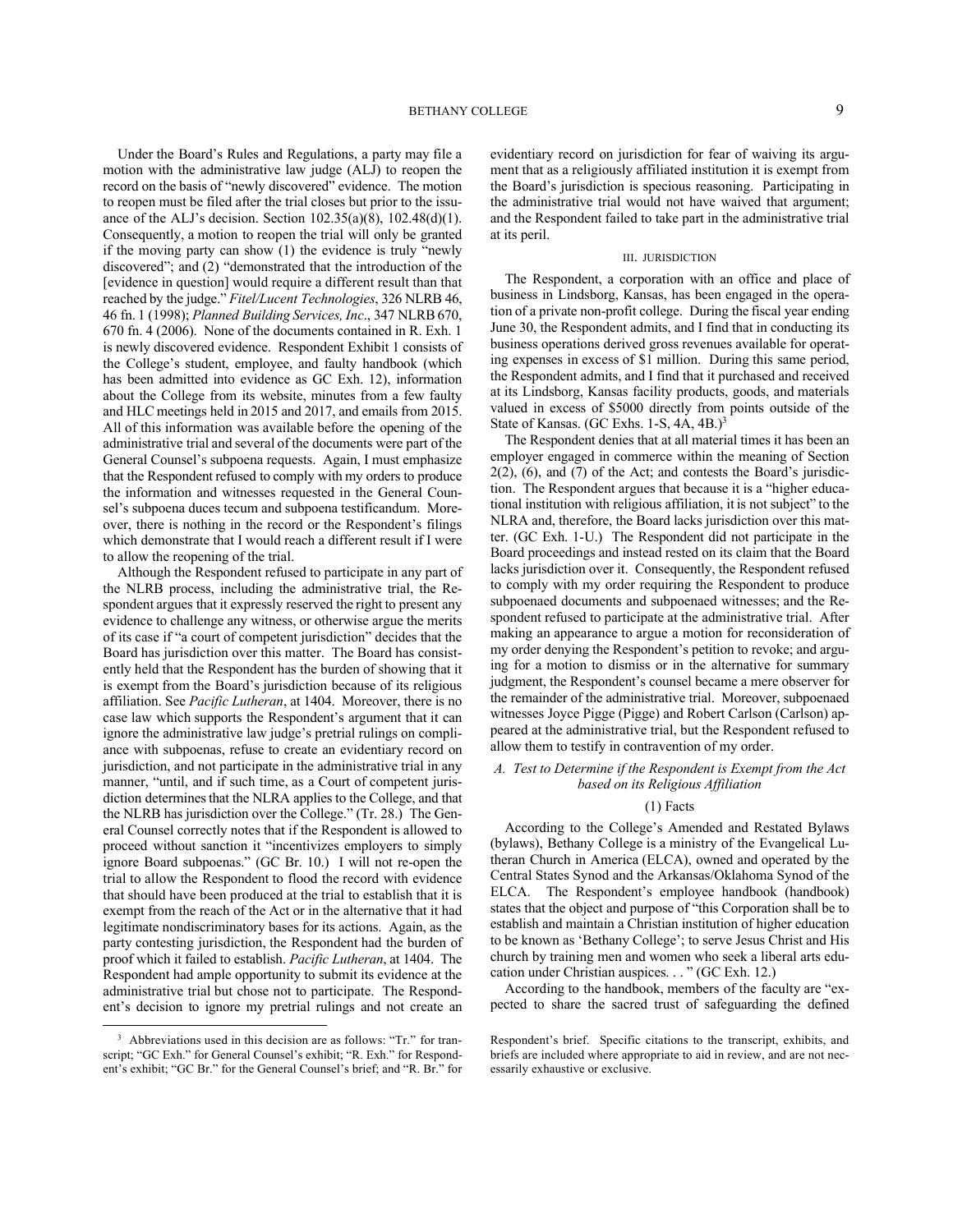objectives of the College . . ." and each faculty member "shall promote the purpose of the College and its ideals of scholarship, and assist in the realization of the Christian objectives of the College," and each faculty member "shall be expected to conduct himself or herself at all times in a manner consistent with the standards of Christina men and women." (GC Exh. 12 at p. 28.) Under the Faculty Code of Conduct and Ethics of the handbook, the faculty is bound, among other things, to advance the mission of the College. Id. at p. 52.

According to the handbook, the Respondent, in order to accomplish its mission, commits to the task of educating its students by striving to be a community of faith which fosters Christian faith, witness and worship by seeking to "stimulate the student's desire to know and to understand personal relationships and relationships with God in light of the Gospel of Christ; provides a setting where regular worship is encouraged and where students, faculty and staff members may offer Christian witness through their lives and teaching." (GC Exh. 12, p. 56.) The handbook continues by noting that the Respondent, through its faculty, offers a "total campus experience within which the student can grow into a philosophy of life that recognizes in selfless service to God and humanity . . . educates students who will contribute significantly toward the development of constructive Christian thought and expression in human life and society" and "assists the student in incorporating Christian values and service into chosen careers." Id. In addition, the handbook contains a statement that the College faculty supports the church and "provides for the Church of Christ on earth dedicated and informed leadership to assist in the determination and implementation of its future goals; serves the Church through continuing education programs for laity and clergy and as a resource for congregations and the Church in the modern world." Id.

Jorsch, who was employed with the Respondent from August 2014 to June 2017, applied for employment with the College through a job posting on the website HigherEdJobs.com showing that there was an opening for an assistant professor of history. The job description identified some of the duties for the position as teach history classes, participate in creative course development, and advise students. (GC Exh. 8; Tr. 54–55.) Identifying the school as an affiliate of the Evangelical church in America is the only mention of religion in the posting.<sup>4</sup> Once Jorsch submitted his application for employment, he was interviewed via Skype. Subsequently, he was invited to the College's campus for a day-long interview with the search committee members: Pigge, Dr. Bruce Taylor (Taylor), Dr. Holly Crutch Thomas (Thomas), and two student representatives. At no time during his interviews, nor at any point in the hiring process was Jorsch told that: he would be responsible for maintaining the College's religious environment; he would have to incorporate religious doctrine into his teachings; his position would have a religious requirement; or he would have to maintain a Christian lifestyle. Although Jorsch attended a chapel service on the day of his oncampus interview, he was never informed that attending chapel services would be a requirement for his position. Following his interviews, Jorsch was offered and accepted an appointment as an assistant professor of history with eligibility for tenure in fall 2017. Jorsch initial term of appointment ran from August 10, 2014 to May 19,  $2015<sup>5</sup>$  He was given a copy of the "Bethany College Handbook" soon after he was hired. Pigge was Jorsch's direct supervisor and in that capacity, she led departmental meetings and observed his classroom instruction.

Although Jorsch attended the Faculty Senate meetings as a requirement for faculty members, he was not an eligible member of the Faculty Senate because he was not tenured. Decisional or policymaking authority is vested in the Faculty Senate. The Faculty Senate has primary authority over evaluations, promotions, tenure, appointment, reappointment, and the welfare of the faculty. (GC Exh. 12.)

### (2) Analysis

In *Catholic Bishop*,<sup>6</sup> the Supreme Court stated that the Board's jurisdiction over labor disputes between church-operated schools and their teaching employees would present "a significant risk that the First Amendment will be infringed" because the "substantial religious character of these church-related schools gives rise to entangling church-state relationships of the kind the religious clauses sought to avoid." Id. at 1320 (citing *Lemon v. Kurtzman*, 403 U.S. 602, 616 (1971), 91 S.Ct. 2105, 2113 (1971)). Therefore, the Supreme Court concluded that the Board should not exercise jurisdiction over schools with "substantial religious character." Following the Supreme Court's decision in *Catholic Bishop*, the Board in *University of Great Falls*, 331 NLRB 1663 (2000), set out several factors to consider on a caseby-case basis whether a school met the substantial religious character test set forth in *Catholic Bishop*. However, on appeal, the D.C. Circuit rejected the Board's analysis and developed a different three-part test for when the Board may assert jurisdiction over a religious college or university. *University of Great Falls v. NLRB*, 278 F.3d 1335 (D.C. Cir. 2002) (hereinafter *Great Falls*). Under the test set forth in *Great Falls*, the Board may not assert jurisdiction where a university: (1) holds itself out to students, faculty, and the community as providing a religious environment; (2) is an organized non-profit; and (3) is affiliated with, or owned, operated, or controlled, directly or indirectly, by a recognized religious organization, or with an entity whose membership is determined at least in part based on religion. Id. at 1343.

In *Pacific Lutheran*, the Board reexamined its standard for exercising jurisdiction over faculty members at self-identified religious colleges and universities in accordance with *Catholic Bishop*. The Board opined that the *Great Falls* test "overreaches because it focuses solely on the nature of the institution, without considering whether the petitioned-for faculty members act in support of the school's religious mission." Id*.* at 1409. The exclusive reliance on the religious nature of an educational institution, without considering the petitioned-for employees' role in

<sup>4</sup> Moreover, none of the current available positions at the College include a requirement that the successful candidate assist in maintaining the College's religious environment or Christian lifestyle. (GC Exh. 9.)

<sup>&</sup>lt;sup>5</sup> Jorsch received extensions of his appointment until his termination on about June 26, 2017. None of his faculty appointment letters

contained requirements that he maintain a religious lifestyle or perform a religious role while employed by the Respondent.

<sup>6</sup> *NLRB v. Catholic Bishop of Chicago*, 99 S.Ct. 1313 (1979).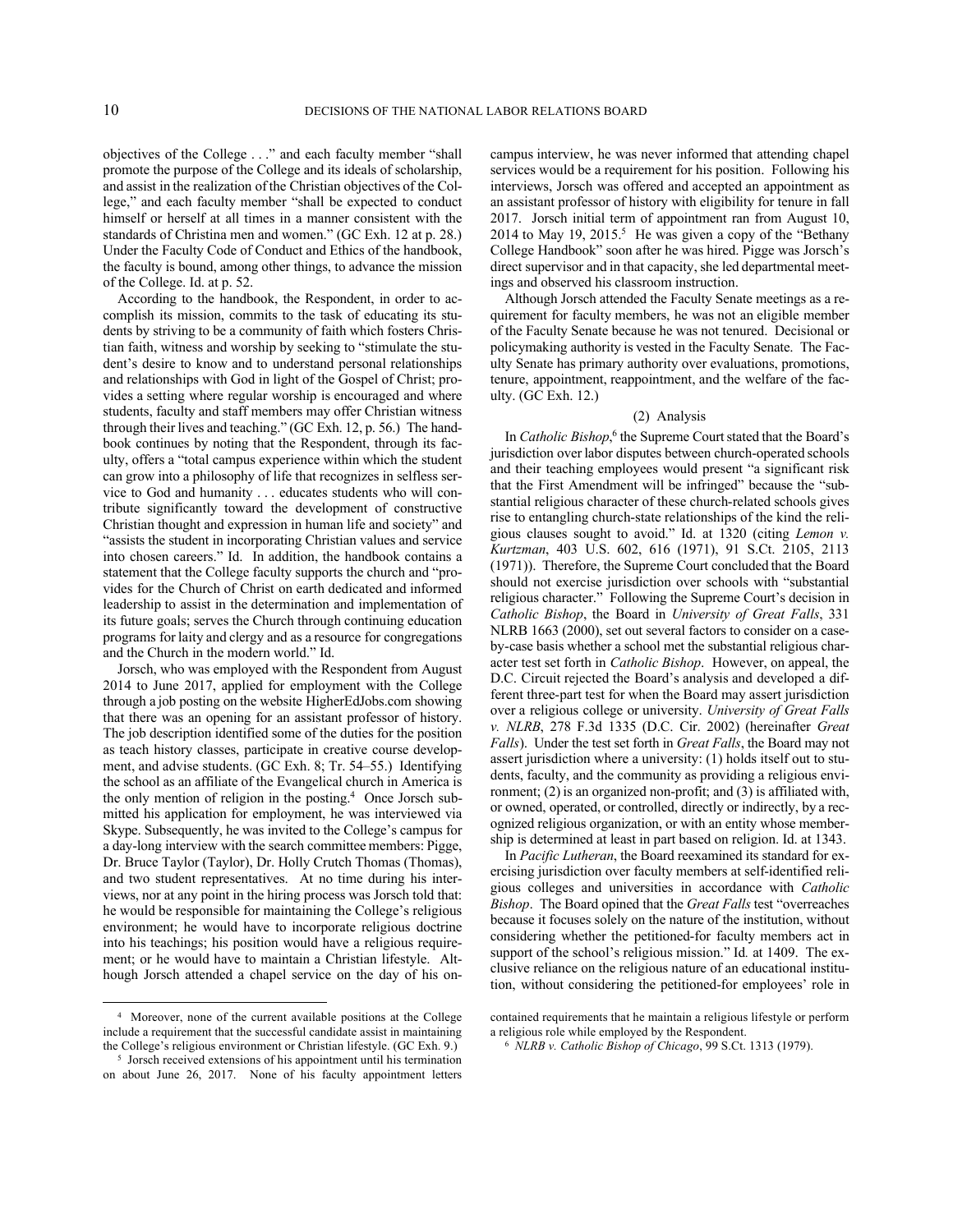supporting the institution's religious mission, "could deny the protections of the Act to faculty members who teach in completely nonreligious educational environments if the college or university is able to point to any statement suggesting the school's . . . connection to religion, no matter how tenuous that connection may be." *Saint Xavier University,* 365 NLRB No. 54 (2017), citing 361 NLRB 1404, 1409. In *Pacific Lutheran*, the Board noted that it had endeavored to "be faithful to the holding of *Catholic Bishop*" and "avoid the potential for unconstitutional entanglement while, to the extent constitutionally permissible, vindicating the rights of employees to engage in collective bargaining." Id.

Consequently, in *Pacific Lutheran* the Board declined to follow the test established by the D.C. Circuit in *Great Falls*, and instead adopted a new two-part test to determine whether the Board has jurisdiction over a religiously affiliated college or university. *Pacific Lutheran*, 1409. Under the test, a college or university contesting jurisdiction on the basis of religious affiliation must first show that "it holds itself out as providing a religious educational environment." Id. In deciding whether the Respondent satisfies this requirement, relevant evidence to consider would include, but not limited to, "handbooks, mission statements, corporate documents, course catalogs, and documents published on a school's website" and possibly "[p]ress releases or other public statements by university officials." Id. Once that threshold requirement is met, the college or university "must then show that it holds out the petitioned-for faculty members themselves as performing a specific role in creating or maintaining the college or university's religious educational environment." Id. The college or university contesting jurisdiction on the grounds that it is religiously affiliated educational institution of higher learning has the burden of proof.

Under the Board's current test, I find that the threshold requirement has been met in this case.<sup>7</sup> Since the Respondent refused to participate in the administrative trial, there is miniscule amount of evidence showing that the Respondent holds itself out as providing a religious educational environment. Nonetheless, the Board requires only a minimal showing to meet the initial threshold requirement. In this case, the lone piece of evidence is the College's handbook which states its object and purpose is to "establish and maintain a Christian institution of higher education . . . to serve Jesus Christ and His church by training men and women who seek a liberal arts education under Christian auspices; and to acquaint these students with the cultural, intellectual, and religious forces in the field of higher education." (GC Exh. 12 at 13.) The handbook also describes the College as a college of the ELCA, "approved by the Central States and Arkansas-Oklahoma Synods of the ELCA." Moreover, a not-for-profit corporation, such as the College, could also be a relevant factor in concluding it is providing of religious education environment. *Pacific Lutheran* at 1410; *Great Falls* at 1344.

Accordingly, I find that the Respondent has satisfied the test that it holds itself out to students, faculty, and the community as providing a religious environment.

Next I turn to the question of whether the Respondent holds out its petitioned-for faculty members as performing a specific role in creating and maintaining that environment. The Board found that "the focus of our inquiry into whether there is a 'significant risk' of infringement under *Catholic Bishop*, 440 U.S. at 502, must be on the faculty members themselves, rather than on the nature of the university as a whole." 361 NLRB 1404. According to the Supreme Court, if teachers play a "critical and unique role" in creating and sustaining a religious environment, the Board's assertion of jurisdiction over them could result in interference in management prerogatives and "open the door to conflicts between clergy-administrators and the Board." Id. "By contrast, where faculty members are not expected to play such a role in effectuating the university's religious mission and are not under religious control or discipline, the same sensitive First Amendment concerns of excessive entanglement raised by the Court are not implicated." Id.

In the case at hand, the evidence is nonexistent that the faculty member(s) at issue perform a "specific role in creating or maintaining the university's religious educational environment." *Pacific Lutheran*, 1410–1411. Here, no specific duties relating to religion were stated in the faculty appointment letters that are in evidence for both faculty eligible for tenure and part-time faculties (not eligible for tenure). Jorsch and Guinn provided undisputed testimony that they were never told they were expected to perform a religious role or maintain the university's religious environment. Likewise, there is no evidence that any faculty was tasked with meeting this requirement. Moreover, mere generalizations, such as those cited in the College's handbook, are insufficient to meet the second prong of the test established in *Pacific Lutheran*. *Pacific Lutheran*, at 1413.

Although the Respondent has established that the Bethany College "holds itself out to students, faculty, and the community as providing a religious environment," it fails to establish that "it holds out the petitioned-for faculty members themselves as a performing a specific role in creating or maintaining the college or university's religious educational environment, as demonstrated by its representation to current or potential students and faculty members, and the community at large." Id.

Accordingly, I find, that at all material times the Respondent has been an employer engaged in commerce within the meaning of Section  $2(2)$ ,  $(6)$ , and  $(7)$  of the Act.

Further, the General Counsel presented un-rebutted evidence that the American Association of University Professors – Collective Bargaining Congress (the Union/AAUP), at all material times, has been a labor organization within the meaning of Section 2(5) of the Act. (Tr. 40–54; GC Exhs. 6, 7.)

# *B. Whether Jorsch is a Supervisor and, or Agent as Defined by the Act*

The General Counsel alleges that Jorsch is an employee of the Respondent. The Respondent, however, contests that designation and argues that Jorsch was employed in a managerial capacity; and therefore, he is excluded from the protections of the Act.

<sup>7</sup> Regardless of conflicting court of appeals' decisions, the administrative law judge must follow established Board precedent which neither the Board nor the Supreme Court has reversed. *Pathmark Stores, Inc*.,

<sup>342</sup> NLRB 378 fn. 1 (2004); *Waco, Inc*., 273 NLRB 746, 749 fn. 14 (1984).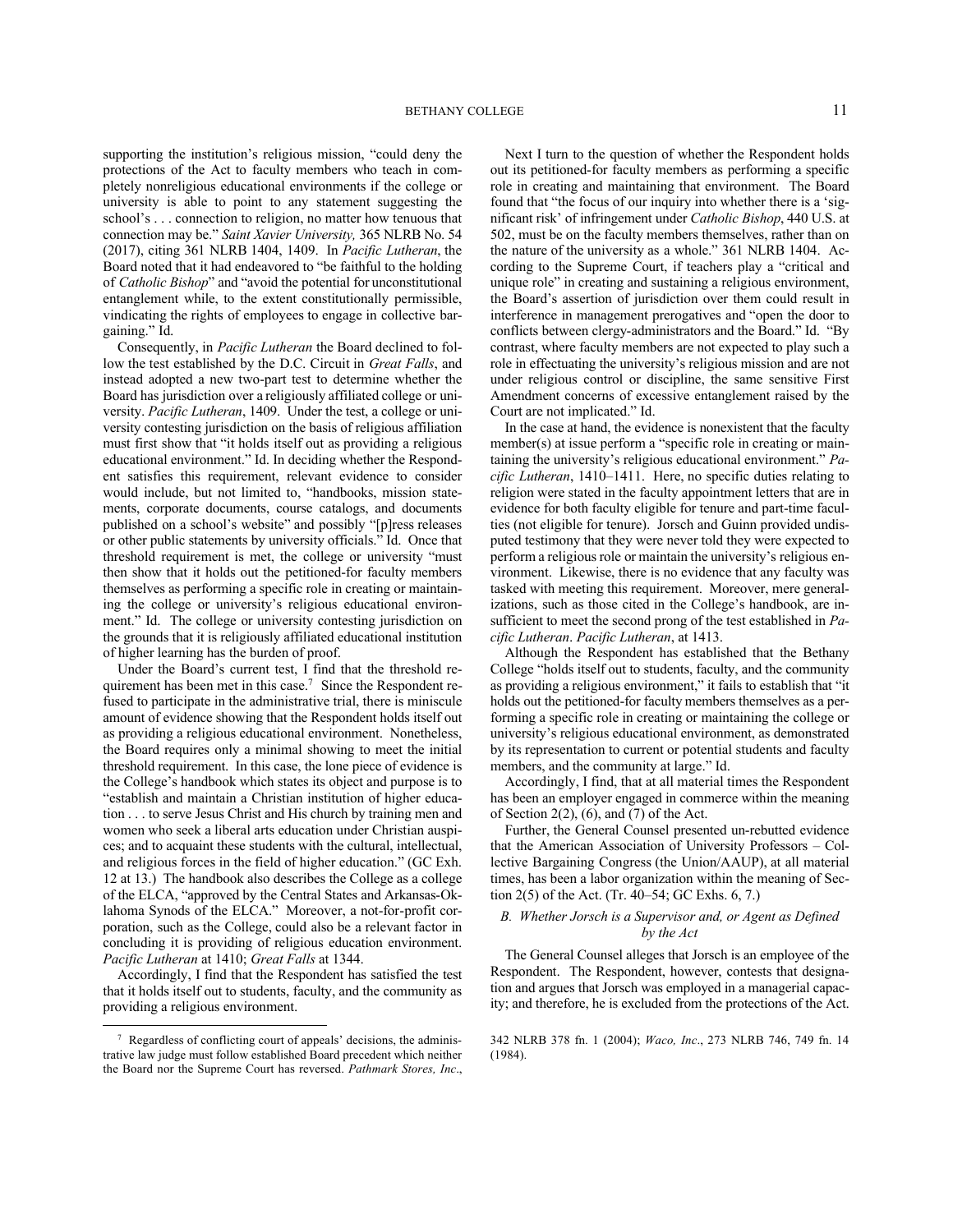The burden of establishing supervisory status is with the party alleging that status. The party asserting supervisory status must set forth specific facts which prove the existence of supervisory authority. *Commercial Movers, Inc*., 240 NLRB 288, 290 (1979); Under Section 2(11) of the Act, the status of supervisor is determined by the duties performed and not the title or job classification. Section 2(11) defines a supervisor as any person having authority, in the interest of the employer, to hire, transfer, suspend, lay off, recall, promote, discharge, assign, reward, or discipline other employees, or responsibly to direct them, or to adjust their grievances, or effectively to recommend such action, if . . . such authority is not of a merely routine or clerical nature, but requires the use of independent judgment.

Based on the statutory language, an individual is a supervisor if: the individual has authority to take one of the actions listed in Section 2(11) or to effectively recommend such action; the individual exercises this authority in the interest of the employer; and the exercise of this authority is not merely routine or clerical in nature, but instead requires the individual to use independent judgment. *NLRB v. Kentucky River Community Care, Inc*., 121 S.Ct. 1861, 1864 (2001); *NLRB v. Health Care & Retirement Corp*., 511 U.S. 571, 573–574 (1994). Moreover, the Board has consistently held that the evidence must show that a presumed supervisor is accountable for a subordinate's work performance. *In re Oakwood Healthcare, Inc*., 348 NLRB 686, 691–692 (2006).

In *Yeshiva University*, the Supreme Court found that the university faculties were managerial employees excluded from the right to collective bargaining under the NLRA. *NLRB v. Yeshiva*, 444 U.S. at 674, 679 (1980). The Court defined managerial faculty as those who "formulate and effectuate management policies by expressing and making operative the decisions of their employer." Id. at 682. Such managerial faculty "must exercise discretion within, or even independently of, established employer policy and must be aligned with management." Id. at 683. However, if faculty members' decision-making is "limited to the routine discharge of professional duties in projects to which they have been assigned," they would be covered by the NLRA, even if union membership "arguably may involve some divided loyalty." Id. at 690.

After *Yeshiva University*, the Board issued nearly two dozen decisions applying a "sweeping" breadth of factors to analyze the managerial status of faculty at universities, such as, academic programs, enrollment management policies, finances, academic policies, and personnel policies and decisions, and giving greater weight to the first three areas than the last two. 361 NLRB 1404, 1418. Since the *Yeshiva University* Court did not give a precise analytical framework to determine the managerial status of university faculty and left the Board to proceed on a case-by-case basis, the Board in *Pacific Lutheran* stated that it would now apply *Yeshiva University* to develop a "new approach" that is more "workable" and "predictable" to help guide employers, unions, and employees. Id*.*, slip op. at 16. Under the new approach, the Board will examine "both the breadth and depth of the faculty's authority at the university," giving more weight to those areas of policy making that affect the university as a whole, and seeking to determine whether the faculty actually exercise control or make effective recommendations over those policy areas. Id*.*, at

1419–1421. Specifically, the Board will examine the faculty's participation in decision-making concerning: academic programs, enrollment management policies, finances, academic policies, and personnel policies and decisions. Id*.*, at 1418. The Board will put greater weight on the first three areas. Id.

In applying the new standard, the *Pacific Lutheran* Board concluded that the employer failed to prove that its full-time contingent faculty exercised sufficient managerial authority to justify their exclusion from the petitioned-for unit of contingent faculty because there was insufficient evidence that the faculty were substantially involved in decision-making affecting the key primary decision-making areas of academic programs, enrollment management policies, and finances. Id. Even in the secondary areas of academic policies and personnel policies, the Board majority found that the full-time contingent faculty members' authority was limited to their own classrooms or departments. Id. The Board concluded that their involvement in decision-making areas fell well short of actual control or effective recommendation, given the University's decisionmaking structure. Id.

The Act also provides that an individual who is an agent of the employer is, in effect, the employer for purposes of assessing responsibility in matters over which the Board has jurisdiction. The Board applies common-law principles to determine if an individual possesses apparent authority to act for an employer. In *Comau, Inc*., 358 NLRB 593, 595 (2012), the Board lists the principles as (1) an indication by the principal to a third party that creates a reasonable belief that the alleged agent has been authorized by the principal to act; and (2) the principal intended or should have realized that its conduct is likely to create the third party to believe the agent is authorized to act for the principal. See *Pan-Oston Co*., 336 NLRB 305, 305–306 (2001).

I again emphasize that because the Respondent is alleging supervisory status, it has the burden of proving it. Since the Respondent objected to and refused to participate in the proceedings, the record is devoid of evidence from the Respondent establishing that Jorsch was a supervisor and, or agent of the Respondent. There is nothing, therefore, to rebut the General Counsel's credible evidence showing that he was not a supervisor and, or agent. (GC Exhs. 9–9, 10–1, 10–2, 12, 15; Tr. 53–88.) I find, therefore, that the Respondent has failed to establish its burden of proof.

Accordingly, I find that Jorsch does not meet the statutory definition of supervisor and, or agent as defined by Section 2(11) and (13) of the Act.

#### IV. SANCTIONS

Based on the above and the entire record, I find that sanctions against the Respondent are appropriate. The General Counsel requests that I: (1) draw an adverse inference against the Respondent; (2) allow the General Counsel to present secondary evidence; and (3) strike portions of the pleadings. The General Counsel argues that an adverse inference should be drawn that the subpoenaed documents and subpoenaed witnesses "would have provided evidence damaging to Respondent's case" because "[a]ll witnesses and documents were within Respondent's control, and should have been easily produced." (GC Br. 9.) In addition, the General Counsel contends that allowing the General Counsel to present secondary evidence is appropriate because in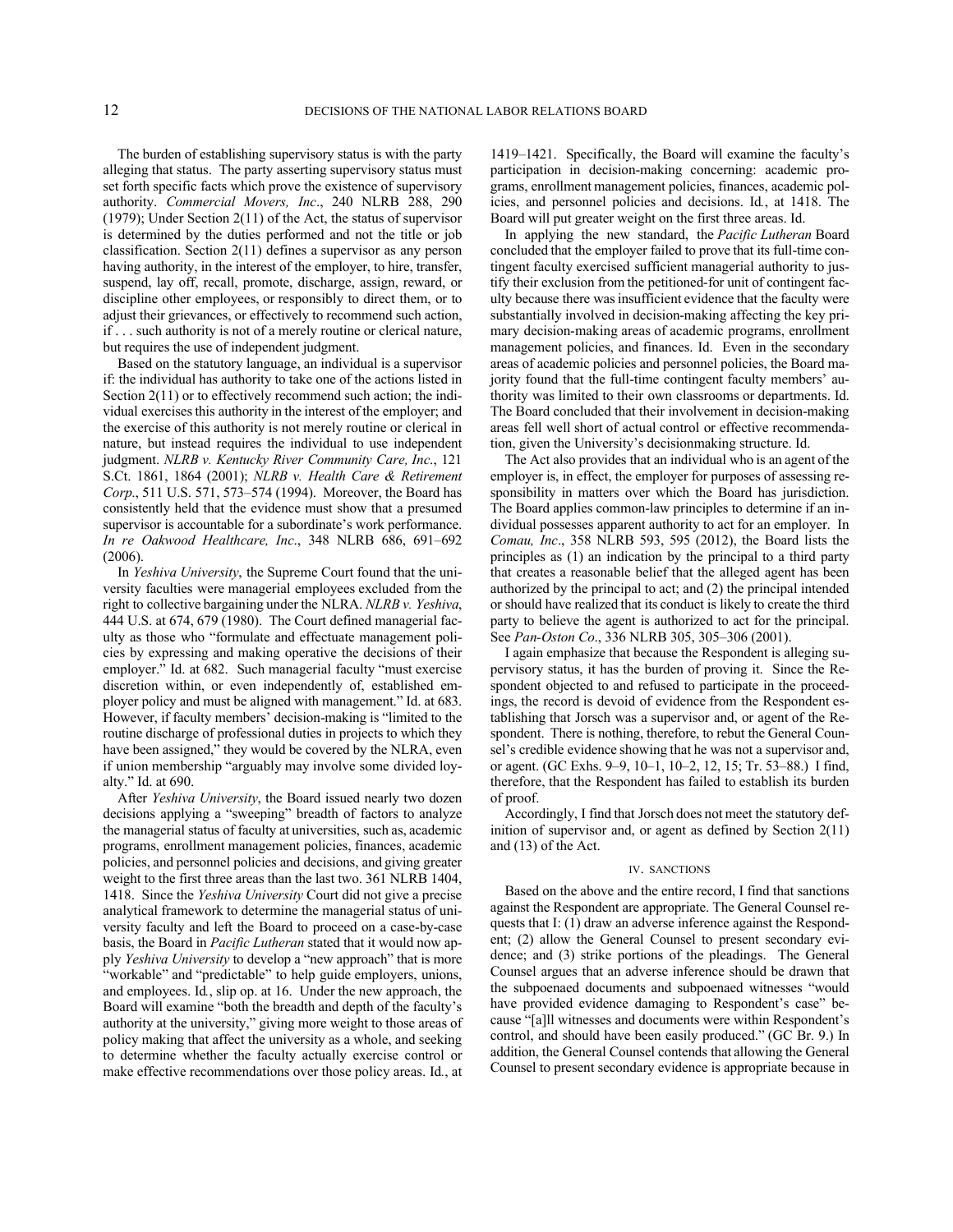many instances the relevant documents can only be accessed by the Respondent; and moreover, the subpoenaed witnesses engaged in conversations with the Charging Parties that are important to the General Counsel's case. Last, the General Counsel asserts that multiple paragraphs from the Respondent's answer should be stricken because "Respondent did not comply with the subpoenas, and did not participate at all during hearing" and therefore, the "Respondent should not be allowed to use these unsupported statements and allegations as grounds for any future arguments." (GC Br. 12.) See *McAllister Towing & Transportation*, 341 NLRB 394, 396–397 (2004), enfd. 156 Fed.Appx. 386 (2d Cir. 2005); *San Luis Trucking,* 352 NLRB 211, 212–214 (2008); *Equipment Trucking Co*., 336 NLRB 277, 277 fn. 1 (2001); *Lenscraft Optical Corp*., 128 NLRB 807, 817 (1960).

After a careful consideration of procedural history, the parties' arguments and case law, I make the following rulings regarding the General Counsel's request for sanctions:

I decline to strike any portion of the Respondent's answer. Instead, I find it sufficient to weigh the strength of the Respondent's answer based on the record of evidence. Likewise, I find it unnecessary to rule on allowing the General Counsel to present secondary evidence. As I discuss later in the decision, the evidence the General Counsel produced is more than sufficient to prove its case.

As discussed earlier in this decision, I repeatedly rejected the Respondent's arguments that the subpoenaed documents and witness testimonies were overbroad, irrelevant, and improperly sought privileged records. I ordered the Respondent to comply with the subpoena requests, but it refused. Consequently, I find that the circumstances support me taking an adverse inference that the subpoenaed documents and subpoenaed witnesses "would have provided evidence damaging to Respondent's case." Id. Accordingly, I will apply this sanction where appropriate in this decision. *Metro-West Ambulance Service*, 360 NLRB 1029, 1030–1031 (2014) (adverse inference appropriate where respondent failed to produce accident reports); *Zapex Corp*., 235 NLRB, 1237, 1239–1240 (1978), enfd. 621 F.2d 328 (9th Cir. 1980) (ALJ should have drawn an adverse inference that respondent did not establish its burden of proof where respondent failed to produce subpoenaed documents relevant to the issue).

#### V. ALLEGED UNFAIR LABOR PRACTICES

#### Facts

#### *A. Overview of Respondent's Operation*

The Respondent is a  $501(c)(3)$  institution of higher learning in Lindsborg, Kansas. During the period at issue, the College had a student body totaling about 643 students. Two hundred and ninety-four (294) of the students had no religious affiliation, about 341 were from the various denominations of Christianity, and a small number were of a non-Christian faith. (GC Exh. 11.) Robert Carlson (Carlson) is the provost and academic dean of the College; and Jones is its president.

#### *B. Jorsch Denied Tenure and Terminated*

The Respondent's policy on the tenure review process is set forth in its handbook. The Respondent's tenure process uses "a portfolio approach that enables development of goals and an assessment of the progress achieved" by the tenure candidate. (GC Exh. 12.) A faculty review committee is established to review the tenure candidate's portfolio "detailing teaching, scholarship, and service activities", and meet with the candidate if clarification of the candidate's portfolio is needed. Thereafter, the faculty review committee forwards a recommendation on tenure to the president of the College. If the College president concurs with the recommendation, the president will submit it to the board of director. However, in those instances where the president disagrees with the faculty review committee's decision, the College president will meet with the committee to discuss the recommendation. "The president may elect, after meeting with the committee, to concur with the committee's recommendation, in which event the recommendation will be submitted to the Board, or the president may elect to disagree with the recommendation, in which event the recommendation will be reported to the Board." (GC Exh. 12 at 110.) If a tenure candidate disagrees with the recommendation, the candidate may request a review of the decision through the faculty grievance procedure. Id.

In late November or early December, Jorsch was reviewed for tenure by the faculty review committee. Professors Laurenelle Lockyear (Lockyear), Dan Masterson (Masterson), and Gail Konzem (Konzem) served on his committee. After reviewing the required materials, the faculty review committee prepared a summary report, which was provided to Jorsch, recommending him for tenure. (GC Exh. 13.) The Provost Carlson also recommended Jorsch for tenure. The recommendation was forwarded to Jones with a request that he submit it the board of directors for final approval. On April 20, Jorsch met with Jones who told him that he was tabling his tenure pending completion of a "plan" that he would receive at a later date. Jorsch was surprised at this development because it was his understanding that the tenure review process did not require him to complete any type of plan before being granted tenure. His faculty appointment letter for the 2017–2018 academic year, which was signed and authorized by Carlson and Jones, notes that he is eligible for tenure promotion. Moreover, by letter dated February 28, he was informed that,

As you know you are eligible for Tenure and Promotion pending Board Approval. The Faculty Review Committee and the Provost continue to support their positive recommendation for you. The Board has elected to make these decisions at their May 2017 meeting . . . Based on Board action in May, your contract for 2017–2018 will be revised accordingly.

(GC Exh. 15.) There was no mention in the cover letter or faculty appointment letter that Jorsch's ongoing employment with the Respondent was contingent on his signing or successfully completing a "plan."

Immediately after his April 20 meeting with Jones, Jorsch met with Faculty Chair and Associate Professor of English Dr. Kristin Van Tassel (Van Tassel) to tell her and express his "surprise" about what happened in his meeting with Jones. Subsequently, Van Tassel met with Jones for about an hour in an attempt to understand why he refused to submit to the board of directors the faculty review committee's recommendation of Jorsch for tenure. She also tried to change his mind about his decision. In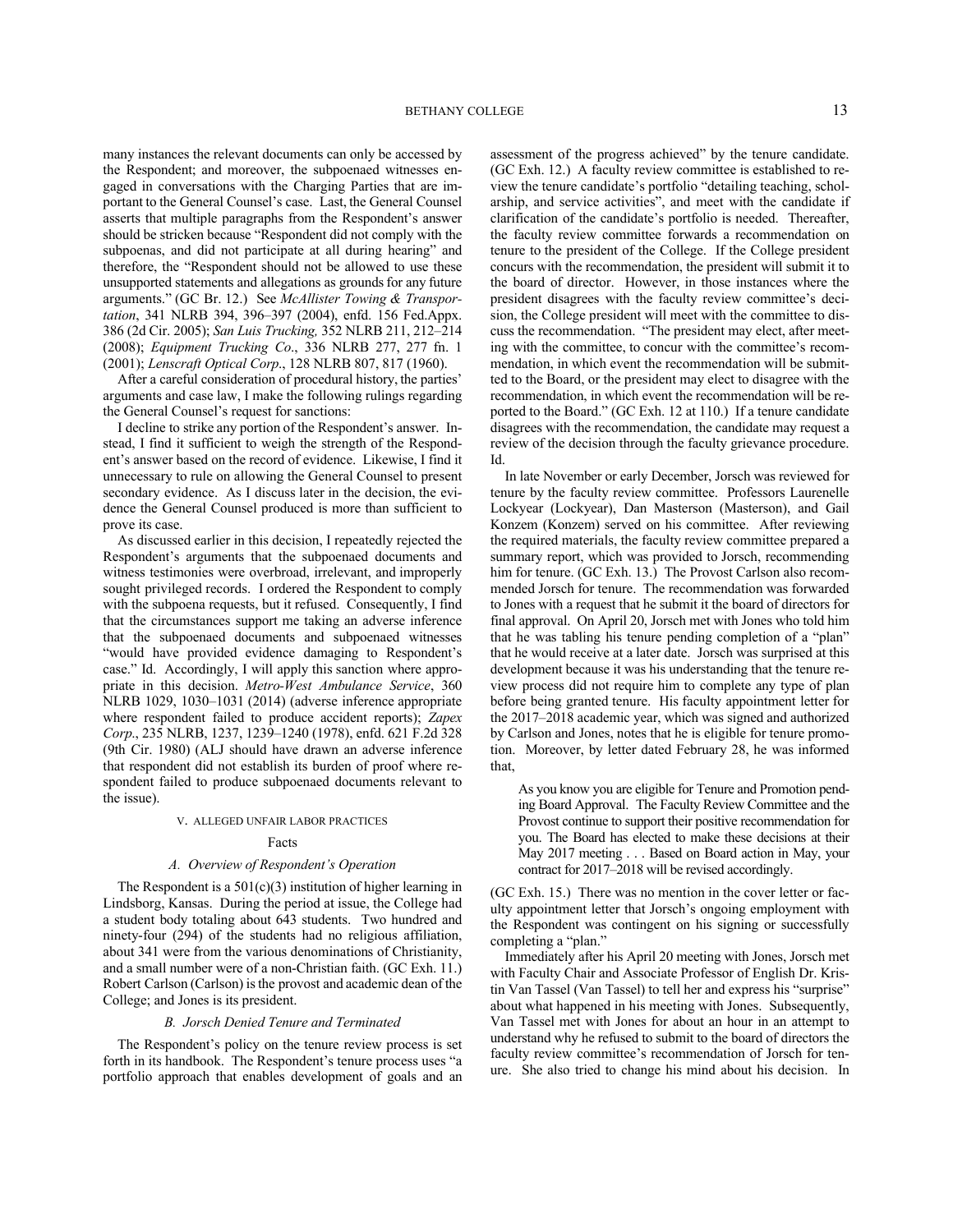addition, on April 20, Jorsch telephoned Pigge to tell her about the events surrounding his tenure review and Jones' action blocking the committee's recommendation that he be given tenure. She expressed shock. Later, Jorsch had another conversation with Pigge where she told him that she had spoken about his situation with a colleague, Athletic Director and Dean of Students Dane Pavlovich (Pavlovich). Pavlovich, in turn, told Jones about their conversation. Consequently, Jones called Pigge into his office and berated her for discussing Jorsch's situation, and further warned Pigge that any attempt by her or Jorsch to rally the College faculty in support of Jorsch would "meet with consequences". I am taking an adverse inference that if the Respondent had complied with my order to compel Pigge to testify she would have corroborated Jorsch's version of their interactions and conversations.

On May 19, Jorsch and Jones met for Jones to give him a "Plan to Achieve Positive Tenure Recommendation" (the plan). (GC Exh. 14.) According to the plan, it was being issued because of concerns relating to Jorsch's alleged "anger/temper issues and collegiality issues . . ." (GC Exh. 14.) Williams and Carlson were the officials responsible for deciding whether Jorsch successfully completed the plan. The plan contained a confidentiality provision which prevented him from discussing the plan with anyone other than, presumably, Jones and Carlson. The plan stated in part,

Additionally, by signing below, you are agreeing, committing, and contracting with Bethany College to keeping the contents of this plan confidential and not to discuss or to share any part of it with others. If any part of the agreement is shared on campus, with the public, or with others, you can face legal action.

#### (GC Exh. 14.)

Jorsch was concerned that the plan was too vague and ambiguous. He felt it did not contain standards or a specific set of criteria for him to meet, nor clearly explain why he was not considered "collegial". Jorsch was worried that the manner in which his tenure process was handled would become precedent for other tenure and promotion matters for faculty. Consequently, at the AAUP's annual meeting, he met with Professor Ronald Barrett (Barrett), AAUP president and co-committee chair for the State of Kansas Conference of the AAUP, about his concerns and to ask for the AAUP's assistance regarding the tenure and promotion process at the College. Jorsch expressed to Barrett that he was concerned not only with his personal situation but also the integrity of the entire tenure and promotion process at the College and its impact on current and future faculty.

AAUP conducted an investigation into Jorsch's complaints and found that he had been denied tenure in violation of AAUP's national, state, and local standards. As part of its investigation, AAUP interviewed at least five people at the College who confirmed Jorsch's version of events surrounding his tenure process. In addition, AAUP found fault with the tenure decision because of the reliance on "collegiality" as a basis for the denial. The AAUP agreed with Jorsch that determining "collegiality" is too subjective; and therefore, the College's reliance on it to deny Jorsch tenure and its handling of the tenure process was in opposition to the shared governance model followed by the AAUP and its members. Consequently, the AAUP met as a committee comprised of eight people from institutions across the state; and the committee decided to issue a letter, on behalf of Jorsch, to the Higher Learning Commission (HLC), which oversees accreditation of various institutions in their region. (GC Exh. 7.) In a letter addressed to the HLC's vice president for accreditation relations, Dr. Anthea Sweeney, the AAUP expressed its concern that "some extremely troubling dynamics have come to our attention involving the tenure process at Bethany that seem counter to national AAUP norms. We are concerned about what appears to be a fundamental lack of institutional integrity in the promotion and tenure process. Many faculty members at Bethany expressed fear of being capriciously dismissed . . ." Id. Subsequent to its investigation, AAUP provided Jorsch with a list of attorneys to consult.

On June 22, a day prior to the AAUP's letter to the HLC, Jorsch sent an open-letter to Jones via email, and copied the entire college faculty and the chair of the board of directors, because he felt that the manner in which his tenure process was handled had negative implications for all faculty members, particularly those in line for tenure. The letter stated in part,

It is my wish that this letter opens a dialog on campus that helps define the relationship between faculty and administration, the importance of a fair and open tenure process. . .While I am hopeful you will change your mind, support my tenure and promotion, and send it to the Board of Directors for their approval, I am more concerned about the fair treatment of current and future faculty.

(GC Exh. 16.) Jones responded to Jorsch's email with his own email to the entire faculty. (GC Exh. 17.) He did not directly address Jorsch's concerns but instead noted that he did not want to discuss, through a "community-wide email conversation", the College's mission and core values as they relate to tenure. Approximately an hour after Jorsch sent the faculty-wide email, his email account at the College was terminated. Guinn, Jorsch's wife and adjunct history professor, also had her email account terminated later in the afternoon on June 22 by the Respondent.

By letter dated June 26, Jones issued Jorsch a letter of termination. (GC Exh. 18.) Jones wrote that Jorsch was being discharged because his open letter "was [a] blatant act of insubordination and was exacerbated by your choice to publicize the issues by sending copies of the letter to the Bethany College faculty and others. For that reason, I have determined that your employment with Bethany College is terminated immediately." Id. After receiving notification of his termination, Jorsch spoke briefly with Pigge about getting another faculty member to teach his classes. Although Guinn had not been terminated at this point, Pigge told Jorsch that the administration informed him Guinn would not be considered to cover his classes. I am taking an adverse inference that if the Respondent had complied with my order to compel Pigge to testify she would have corroborated Jorsch's version of their conversation.

#### *C. Guinn's Tenure with the Respondent*

Guinn and Jorsch negotiated a part-time assistant professorship for her when Jorsch was hired as a full-time tenure track professor. She was employed by the Respondent from August 2014 to May 2017 to teach history. As part of the hiring process,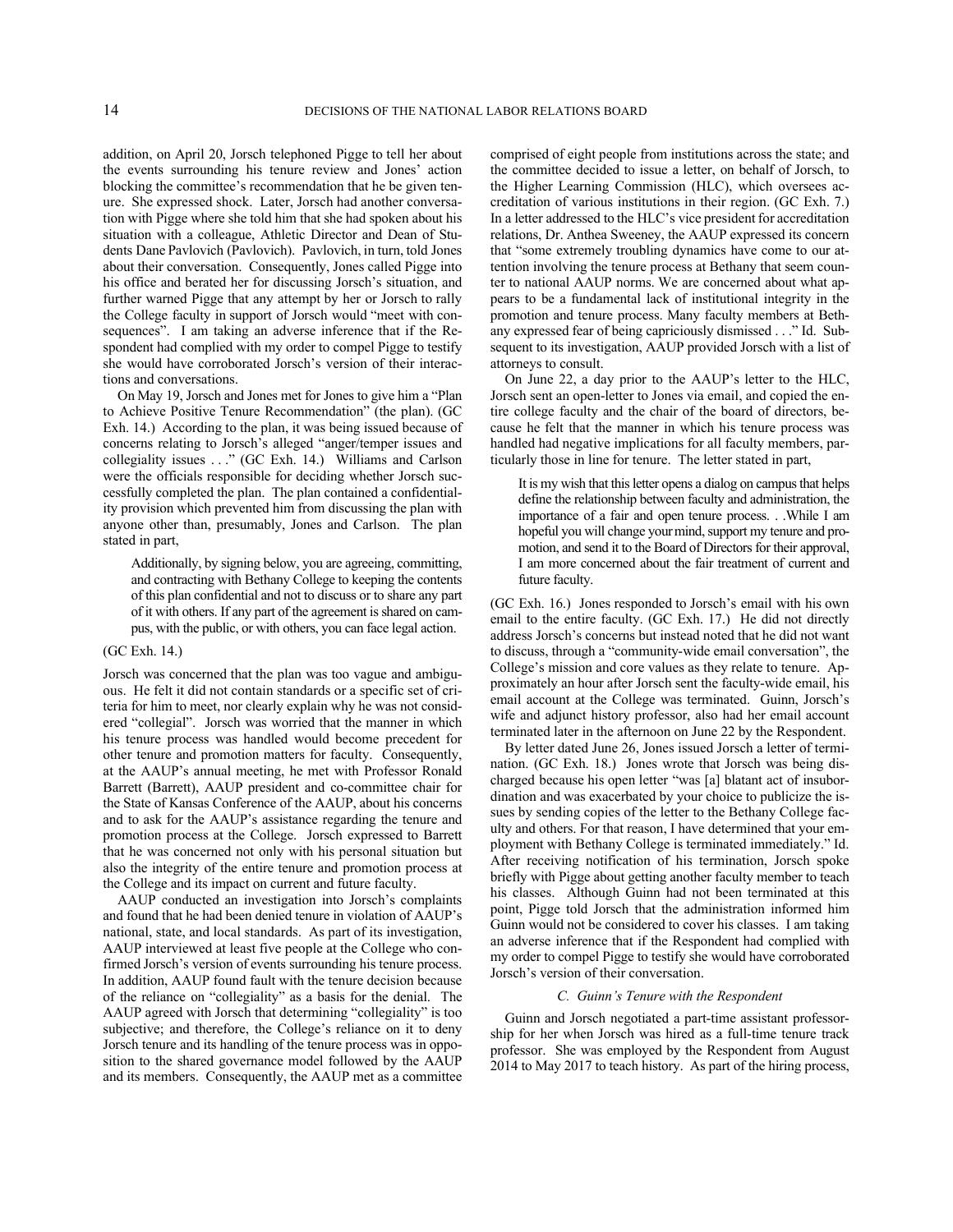Guinn spoke with the provost by telephone a couple of times. She was never told by anyone at the College that she was responsible for maintaining the College's religious environment; the College's religious affiliation and environment were never mentioned; and she was never told that she had to incorporate religious doctrine into her teaching nor told she was required to perform a religious role. Moreover, none of the aforementioned was ever mentioned or required of her after she was hired. Likewise, Guinn's employment contracts for 2014–2015 and 2016–2017 contained nothing about her having a responsibility to maintain a Christian lifestyle or perform a religious role.

Pigge was Guinn's immediate supervisor. Pigge was also responsible for obtaining approval for renewing all adjunct professors' employment contracts each year. In early or mid-April, Guinn passed Pigge in the hallway on campus and Pigge mentioned to her that she had submitted the requests for adjunct professor approvals for the fall semester. A few weeks after that encounter, Guinn received an email from Pigge asking her to pick the books for the history classes Guinn was teaching in the fall so that Pigge could order the books. In early May, Guinn received an email from Assistant Dean of Academic Affairs Professor Melody Steed (Steed) asking her to teach two freshman courses. Despite, however, it being implied by Pigge that the renewal of Guinn's employment contract had been submitted for approval, being asked to teach two classes in the fall, and asked to choose books to order for the history classes she was scheduled to teach, Pigge's teaching contract was not renewed. Jorsch told Guinn that Pigge stated Guinn would no longer be teaching history courses. Guinn believes she was terminated because of the email her husband sent to Jones and copied faculty-wide.

### *D. Respondent's Confidentiality Rule*

Since about December 29, 2016, the Respondent has maintained the following rule:

Bethany's policy is to ensure that its operations, activities, business affairs, and the files of alumni, faculty, employees, and students are kept confidential to the greatest possible extent. During the course of their employment, employees will acquire confidential or proprietary information about Bethany, employees and its students. Such information shall be kept in strict confidence and not discussed with anyone other than the appropriate Bethany employees. Employees also are responsible for the internal security of such information. Violation of this policy shall subject the employee to disciplinary action up to and including termination of employment.

(GC Exh. 12 at p. 125.)

#### VI. DISCUSSION AND ANALYSIS

# *A. Confidentiality Rule*

The General Counsel argues that the Respondent's confidentiality rule is overly broad and, therefore, the Respondent has been interfering with, restraining, and coercing employees in the exercise of their Section 7 rights. Since the Respondent refused to participate in the proceedings, there was no counterargument presented.

Under *Boeing Co.*,<sup>8</sup> the Board has held that it will "no longer find unlawful the mere maintenance of facially neutral employment policies, work rules and handbook provisions based on a single inquiry, which made legality turn on whether an employee 'would reasonably construe' a rule to prohibit some type of potential Section 7 activity that might (or might not) occur in the future."<sup>9</sup> Consequently, the Board established the following analytic framework:

[W]hen evaluating a facially neutral policy, rule or handbook provision that, when reasonably interpreted, would potentially interfere with the exercise of NLRA rights, the Board will evaluate two things: (i) the nature and extent of the potential impact on NLRA rights, *and* (ii) legitimate justifications associated with the rule. We emphasize that *the Board* will conduct this evaluation, consistent with the Board's "duty to strike the *proper balance* between . . . asserted business justifications and the invasion of employee rights in light of the Act and its policy," . . . focusing on the perspective of employees, which is consistent with Section  $8(a)(1)$ ... As the result of this balancing, . . . the Board will delineate three categories of employment policies, rules and handbook provisions (hereinafter referred to as "rules"):

Category 1 will include rules that the Board designates as lawful to maintain, either because (i) the rule, when reasonably interpreted, does not prohibit or interfere with the exercise of NLRA rights; or (ii) the potential adverse impact on protected rights is outweighed by justifications associated with the rule. Examples of Category 1 rules are . . . the "harmonious interactions and 15 relationships" rule that was at issue in *William Beaumont Hospital*, and other rules requiring employees to abide by basic standards of civility . . ..

*Category 2* will include rules that warrant individualized scrutiny in each case as to whether the rule would prohibit or interfere with NLRA rights, and if so, whether any adverse impact on NLRA-protected conduct is outweighed by legitimate justifications.

Category 3 will include rules that the Board will designate as unlawful to maintain because they would prohibit or limit NLRA-protected conduct, and the adverse impact on NLRA rights is not outweighed by justifications associated with the rule. An example of a Category 3 rule would be a rule that prohibits employees from discussing wages or benefits with one another.

*Boeing* at slip op. 3–4. Analyzing the Respondent's confidentiality rule under category 1 of the Boeing test yields a finding that the Respondent's rule violates the Act. While I acknowledge that employers have a legitimate interest in safeguarding their confidential and proprietary information, read in context, this rule also encompasses the disclosure and discussion of employee wages, disciplinary actions, performance appraisals, personnel documents, and other terms and conditions of employment. The Board has consistently held that this type of broadly worded rule is inconsistent with the Act. *Hyundai America Shipping Agency*, 357 NLRB 860, (2011) (work rule unlawful that prohibited

<sup>8</sup> 365 NLRB No. 154 (2017).

<sup>9</sup> 365 NLRB No. 154, slip op. at 2.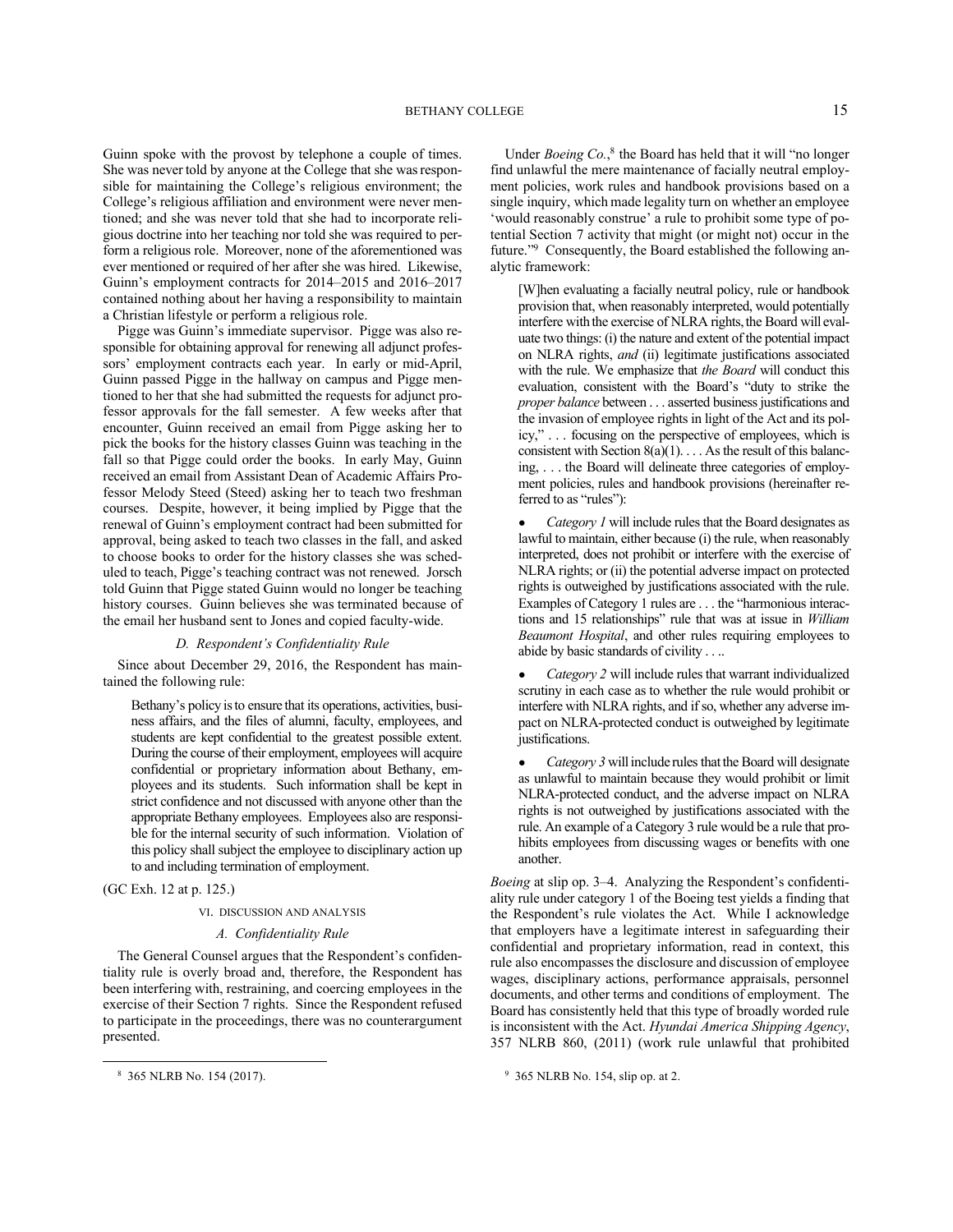"[a]ny unauthorized disclosure from any employee's personnel file"); *Battle's Transportation, Inc.*, 362 NLRB 125 (2015) (Board held unlawful employer's confidentiality agreement prohibiting employees from divulging "human resources related information" and "investigations by outside agencies"); *Flex Frac Logistics, LLC,* 358 NLRB 1131, slip op. at 1 (finding unlawful employer's rule prohibiting employees from disclosing "personnel information and documents" to nonemployees with the threat of "termination" or "legal action" for violating the rule). The provision is overbroad because its wording encompasses and precludes employees from revealing employee contact information without distinguishing "between information obtained in the normal course of work or information obtained from Respondent's files or even between information obtained by employees from contact with or discussion with other employees." *Costco Wholesale Club*, 358 NLRB 1100, 1116 (2012). See also *Anserphone of Michigan, Inc.,* 184 NLRB 305, 306 (1970) (employee obtained names and contact information of employees from office manager, who was lawfully in possession of the information). It is not only overly broad but also ambiguous because it leaves employees to guess what information is "confidential." Moreover, employees could interpret this provision as a prohibition against disclosing or discussing wages and salary, employee contact information, and other terms and conditions of employment.

Regardless whether the Respondent's confidentiality rule is analyzed under category 1, 2, or 3, the Respondent produced no evidence to show that there are justifications associated with the rule that outweigh the potential adverse impact on protected rights.

Accordingly, I find that the Respondent's rule is so broad as to restrict employees' right to engage in concerted protected activity and thus violates Section 8(a)(1) of the Act.

# *B. May 19, Employee Prohibited from Disclosing Terms of a Tenure Plan*

The General Counsel argues that the provision in the tenure plan threatening Jorsch with legal action if he discloses its contents "on campus, with the public, or with others" is "an attempt to coerce, interfere, or restrain his exercise of those Section 7 rights and violates Section 8(a)(1) of the Act." (GC Br. 27.) Since the Respondent refused to participate in the administrative trial, it did not present an argument or evidence to refute this allegation.

Section  $8(a)(1)$  of the Act provides that it is an unfair labor practice for an employer to interfere with, restrain, or coerce employees in the exercise of the rights guaranteed in Section 7 of the Act. The rights guaranteed in Section 7 include the right "to form, join, or assist labor organizations, to bargain collectively through representatives of their own choosing, and to engage in other concerted activities for the purpose of collective bargaining or other mutual aid or protection." See *Brighton Retail, Inc*., 354 NLRB 441, 441 (2009). The Board has established an objective test for determining if "the employer engaged in conduct which would reasonably have a tendency to interfere with the free exercise of employee rights under the Act." *Santa Barbara New-Press*, 357 NLRB 452, 476 (2011). This objective standard does not depend on whether the "employee in question was actually

intimidated." *Multi-Ad Services*, 331 NLRB 1226, 1228 (2000), enfd. 255 F.3d 363 (7th Cir. 2001). The mere threat of an unspecified reprisal is sufficient to support a finding that the employer has violated Section 8 (a)(1) of the Act. *Metro One Loss Prevention Services Group*, 356 NLRB 89, 89 (2010).

I find that the Respondent, through Jones, unlawfully precluded an employee from discussing his concerns about the College's tenure plan and his perception of its unfair and subjective nature with other employees. The facts establish that Jones met with Jorsch on May 19, to inform him that he would not concur with the Faculty Review Committee's recommendation of him for counsel until he successfully completed the plan. It is also undisputed that the plan contained a provision precluding Jorsch from discussing or sharing it with others or he could face legal action. See *Flex Frac Logistics, LLC*, 358 NLRB 1131, 1131 (2012) (finding unlawful employer's rule prohibiting employees from disclosing "personal information and documents" to nonemployees with the threat of "termination" or "legal action" for violating the rule); *Taylor Made Transportation Services, Inc*., 358 NLRB 427, 434–435 (2012) (finding unlawful employer's issuance of a memorandum reminding employees of its unlawful policy prohibiting discussions about wages with threat of discipline up to and including termination). See *Kinder-Care Learning Centers*, supra. (employer rule prohibiting employees from discussing their terms and conditions of employment with parents of children enrolled in the school violates the Act); *Verizon Wireless*, 349 NLRB 640 (2007) (banning employees from discussing workplace concerns about discipline violates the Act). The Respondent produced no evidence to show why its action did not violate Section 7 of the Act; and I draw an adverse inference that if the Respondent had complied with my order to respond to the General Counsel's subpoena duces tecum and subpoena ad testificandum the evidence would have shown the Respondent could not prove that its action did not violate the Act.

Accordingly, I find that Respondent violated Section 8(a)(1) of the Act when the Respondent threatened Jorsch with legal action for discussing terms and conditions of employment with "others", which would include coworkers.

## *C. June 23, Respondent Prohibited Employees from Discussing Terms and Conditions of Employment with Fellow Workers*

The General Counsel argues that Jones' June 23 email response to Jorsch's open letter explicitly "expressly discourages any continued discussion of the issues raised in Dr. Jorsch's open letter" in "an attempt to coerce, interfere, or restrain his exercise of those Section 7 rights and violates Section 8(a)(1) of the Act." (GC Br. 27.) Since the Respondent refused to participate in the administrative trial, it did not present an argument or evidence to refute this allegation.

Employers cannot interfere with, restrain, or coerce employees in the exercise of rights guaranteed to them in Section 7 of the Act. *Yoshi's Japanese Restaurant & Jazz House*, 330 NLRB 1339, 1339 fn. 3  $(2000)$ . The evidence is irrefutable that in his response to Jorsch's open letter, Jones referred to the plan as "confidential" and noted he would not share any information from the plan. In addition, Jones specifically wrote he did not want the College faculty to discuss the issues raised in Jorsch's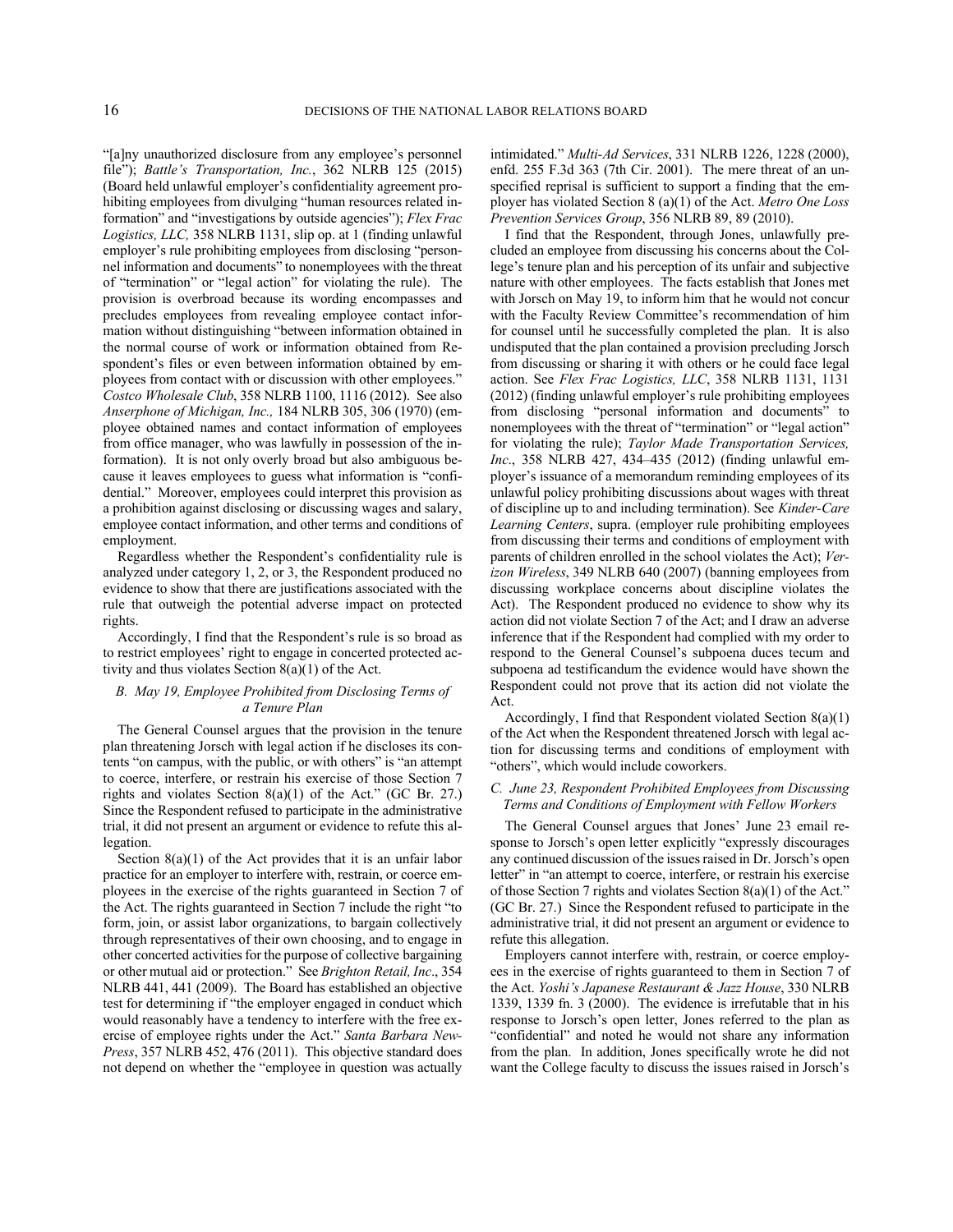open letter, nor discuss those issues related to the College's mission and core values and their relationship to tenure. (GC Exh. 17.) I find that Jones' statements coupled with the terminations of Jorsch because of his open-letter and Guinn because of her relationship to Jorsch are strong evidence of the Respondent's attempt to coerce, interfere or restrain employees in the exercise of their Section 7 rights.

Accordingly, I find that the Respondent, through Jones' June 23 email, prohibited employees from discussing terms and conditions of employment with each other in violation of Section  $8(a)(1)$  of the Act.

# *D. June 26, Respondent Notified Employees of Termination for Engaging in Protected Concerted Activity*

The General Counsel argues that the letter of termination Jones issued to Jorsch on June 26, violated the Act because it expressly informed Jorsch that he would be discharged because of his communication with other faculty about terms and conditions of their employment. Since the Respondent refused to participate in the administrative trial, it did not present an argument or evidence to refute this allegation.

The evidence is undisputed that in the June 22 email Jorsch sent to Jones and the entire College faculty, Jorsch raised concerns about the tenure process as it related to him and current and future faculty. The tenure process affects faculty members' terms and conditions of employment, and therefore, their discussions among themselves or with others about it is protected under the Act. The evidence establishes that in the termination letter issued to Jorsch, Jones wrote that the action was being taken specifically because of Jorsch's open letter to him and the College faculty in which he raised concerns about the tenure process. Jones wrote, "Your letter to me was [a] blatant act of insubordination and was exacerbated by your choice to publicize the issues by sending copies of the letter to the Bethany College faculty and others. For that reason, I have determined that your employment with Bethany College is terminated immediately." (GC Exh. 18.) Jones' letter can be no clearer evidence that the Respondent notified employees that they would be terminated for engaging in protected concerted activity.

Accordingly, I find that the Respondent, through Jones' June 26 letter of termination to Jorsch, informed employees that they were being terminated for engaging in protected, concerted activities in violation of Section 8(a)(1) of the Act.

### *E. Jorsch's Termination*

The General Counsel argues that under a *Wright Line*<sup>10</sup> analysis the Respondent unlawfully discharged Jorsch because he engaged in protected concerted activity. In its answer to the complaint, the Respondent admits to discharging Jorsch but denies that it was done for unlawful reasons. (GC Exh. I-S.)

An employer violates Section 8(a)(1) of the Act if it disciplines or discharges an employee for engaging in activity that is "concerted" within the meaning of Section 7 of the Act. If it is determined that the activity is concerted, a violation of Section 8(a)(1) will be found if the employer knew of the concerted nature of the employee's activity, the concerted activity was protected by the Act, and the adverse employment action was motivated by the employee's protected, concerted activity. *Meyers Industries*, 268 NLRB 493, 497 (1984), remanded sub nom. *Prill v. NLRB* 755 F.2d 941 (D.C. Cir. 1985), cert. denied 474 U.S. 948 (1985), supplemented 281 NLRB 882 (1986), affd. sub nom. *Prill v. NLRB*, 835 F.2d 1481 (D.C. Cir. 1987), cert. denied 487 U.S. 1205 (1988). Once the General Counsel establishes such an initial showing of discrimination, the employer may present evidence, as an affirmative defense, showing it would have taken the same action even in the absence of the protected activity. The General Counsel may offer evidence that the employer's articulated reasons are pretext or false. Id.

As with 8(a)(3) discrimination cases, the Board applies the *Wright Line*<sup>11</sup> analysis to 8(a)(1) concerted activity cases that involve disputes about an employer's motivation for taking an adverse employment action against employees. The burden is on the General Counsel to initially establish that a substantial or motivating factor in the employer's decision to take adverse employment action against an employee was the employee's union or other protected activity. Under the *Wright Line* framework, as developed by the Board, the elements required for the General Counsel to show that protected activity was a motivating factor in an employer's adverse action are: (1) union or protected activity; (2) an employer's knowledge of that activity; and (3) discriminatory animus on the part of the employer. *Adams & Associates, Inc*., 363 NLRB No. 193, slip op. at 6 (2016); *Libertyville Toyota*, 360 NLRB 1298, 1301 (2014); enf. 801 F.3d 767 (7th Cir. 2015). Once the General Counsel has met its initial showing that the protected conduct was a motivating or substantial reason in employer's decision to take the adverse action, the employer has the burden of production by presenting evidence the action would have occurred even absent the protected concerted activity. The General Counsel may offer proof that the employer's articulated reason is false or pretextual. *Iron Mountain Forge Corp.*, 278 NLRB 255, 263 (1986). Ultimately, the General Counsel retains the ultimate burden of proving discrimination. *Wright Line*, id. However, where "the evidence establishes that the reasons given for the Respondent's action are pretextual that is, either false or not in fact relied upon—the Respondent fails by definition to show that it would have taken the same action for those reasons, absent the protected conduct, and thus there is no need to perform the second part of the *Wright Line* analysis." *Golden State Foods Corp.*, 340 NLRB 382, 385 (2003) (citing *Limestone Apparel Corp*., 255 NLRB 722 (1981), enfd. 705 F.2d 799 (6th Cir. 1982)). The *Wright Line* analysis is not applicable when there is no dispute that the employer took action against the employee because the employee engaged in protected concerted activity. *Phoenix Transit System*, 337 NLRB 510, 510 (2002), enfd. 63 Fed.Appx. 524 (D.C. Cir. 2003).

# i. Jorsch's Actions Constitute Protected Concerted and Union Activity and Respondent was aware of the protected concerted nature of his activities

In *Meyers Industries (Meyers I)*, 268 NLRB 493 (1984), and *Meyers Industries (Meyers II)*, 281 NLRB 882 (1986), the Board

<sup>10</sup> 251 NLRB 1083, 1089 (1980), enfd. 662 F.2d 899 (1st Cir. 1981), cert denied 455 U.S. 989 (1982).

<sup>11</sup> 251 NLRB 1083, 1089 (1980), enfd. 662 F.2d 899 (1st Cir. 1981), cert denied 455 U.S. 989 (1982).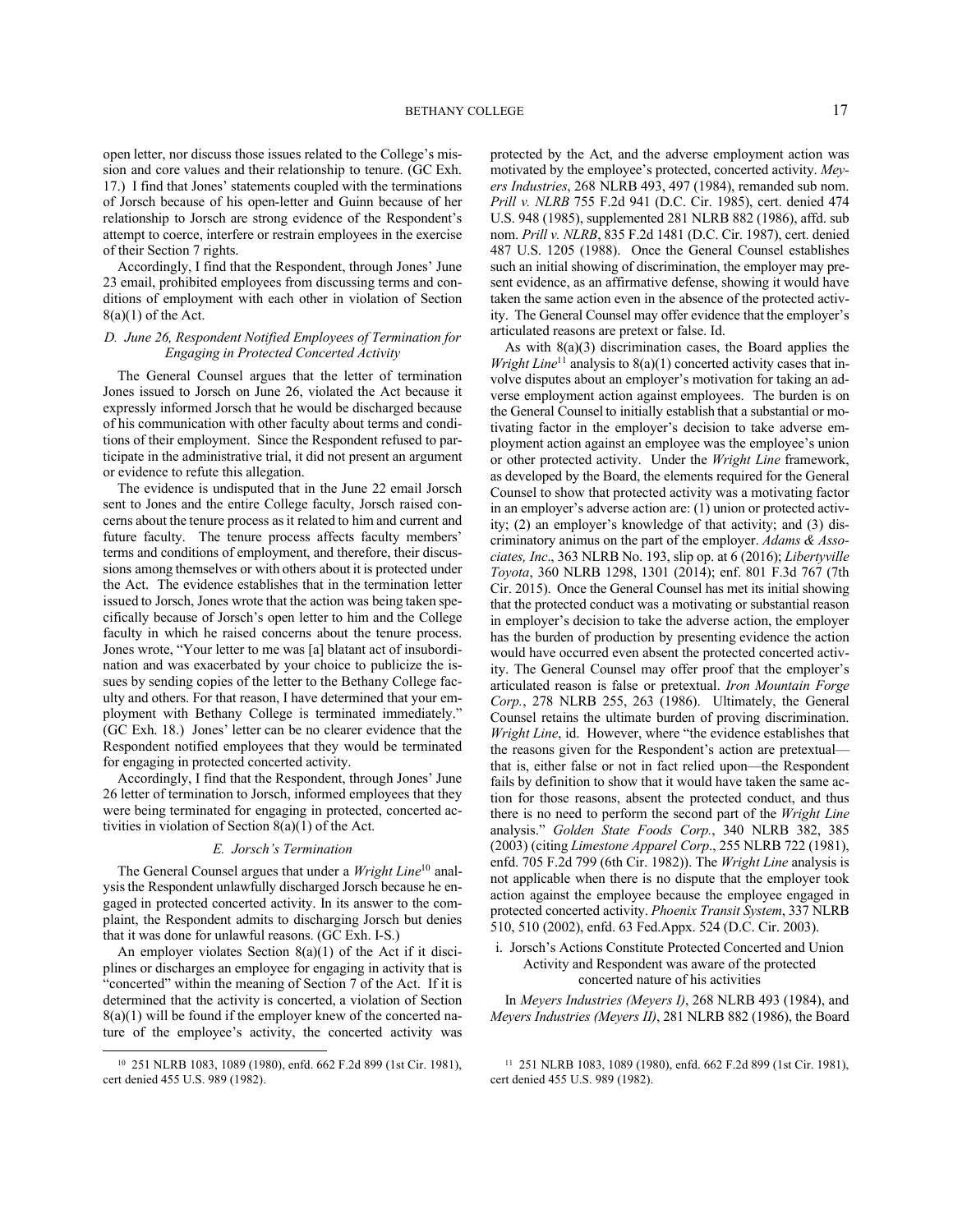held that "concerted activities" protected by Section 7 are those "engaged in with or on the authority of other employees, and not solely by and on behalf of the employee himself." However, the activities of a single employee in enlisting the support of fellow employees in mutual aid and protection is as much concerted activity as is ordinary group activity. Individual action is concerted if it is engaged in with the object of initiating or inducing group action. *Whittaker Corp.*, 289 NLRB 933 (1988); *MCPC, Inc*., 360 NLRB 216 (2014).

Jorsch engaged in protected concerted and union activity when (1) he contacted AAUP with his concerns about the Respondent's actions involving his tenure review and its possible impact on current and future faculty; and (2) he wrote the email to Jones and copied the faculty detailing his fears that Jones had degraded the integrity of the tenure process for himself and current and future faculty. Jorsch specifically noted in his facultywide email to Jones that he wrote it to start an open dialogue among the faculty and management about the "breakdown" in the College's tenure process and restore integrity to the system for current and future tenure candidates. (GC Exh. 16.) Likewise, he sought assistance from AAUP in reaching out to the College to fix its tenure process so that it comports with the standards and criteria AAUP and HLC member institutions have committed to using in making decisions on tenure. See, *Fresh & Easy Neighborhood Market, Inc.*, 361 NLRB 151, 153 (2014) (explaining the "mutual aid or protection" analysis focuses on whether there is a connection between the activity "and matters concerning the workplace or employees' interests as employees."); *Caesar's Palace*, 336 NLRB 271 (2001); *Verizon Wireless*, 349 NLRB 640, 658–659 (2007).

It is undisputed that the Respondent was aware of Jorsch's protected concerted activity because the day after Jorsch wrote the open letter Jones responded to it. Likewise, the evidence is undisputed the Respondent was that Jorsch contacted AAUP to advocate on behalf of him and current and future faculty members who are or will go through the tenure process.

#### ii. The Respondent's Motivation for Discharging Jorsch

In *KHRG Employer, LLC d/b/a Hotel Burnham & Atwood Cafe*, 366 NLRB No. 22 (2018), the Board wrote that "[w]hen, . . ., an employer defends a discharge based on employee misconduct that is a part of the res gestae of the employee's protected concerted activity, the employer's motive is not at issue. Instead, such discharges are considered unlawful unless the misconduct at issue was so egregious as to lose the protection of the Act. See, e.g., *Consumers Power Co*., 282 NLRB 130, 132 (1986) ("[W]hen an employee is discharged for conduct that is part of the res gestae of protected concerted activities, the relevant question is whether the conduct is so egregious as to take it outside the protection of the Act . . .") (footnote omitted). To answer this question, the Board balances employees' right to engage in concerted activity, allowing some leeway for impulsive behavior, against employers' right to maintain order and respect. *Piper Realty Co*., 313 NLRB 1289, 1290 (1994); *NLRB v. Thor Power Tool Co*., 351 F.2d 584, 587 (7th Cir. 1965), enfg. 148 NLRB 1379 (1964). *KHRG* at slip op. at 2.

Based on the evidence, I find that the Respondent's motive for terminating Jorsch is not at issue because the Respondent admits that it discharged Jorsch solely because he sent Jones a letter complaining about Jones' deviation from the College's established tenure process and its effect on him and current and future tenure candidates. In the termination letter issued to Jorsch, Jones wrote that Jorsch's open letter "crossed a professional line" and it was the sole reason for his termination. Moreover, there is nothing in Jorsch's email to Jones and the faculty to show that the email violates any of the Respondent's lawful rules, regulations, or guidelines. Despite Jones' contention to the contrary, I also find nothing in the record to indicate that Jorsch's action "crossed a professional line." Consequently, I find that the Respondent did not established its burden of showing that Jorsch lost protection of the Act because of his action.

Accordingly, I find that the Respondent discharged Jorsch in violation of Section  $8(a)(1)$  and  $(3)$  of the Act.

#### *F. Guinn's Termination*

The General Counsel argues that Guinn was discharged because of her husband's protected activity; and points to the timing of her termination as evidence of the Respondent's unlawful motivation. The Respondent outright denies discharging Guinn. Id.

The Board considers several factors in determining whether an inference of discriminatory animus can be sustained. The factors to consider are proffering false reasons in defense of taking the adverse action, disparate treatment of certain employees with similar work records or offenses, deviation from past practice, and the proximity in time of the discipline to the protected activity. *Embassy Vacation Resorts*, 340 NLRB 846, 847 (2003); *Austal USA, LLC*, 356 NLRB 363, 363 (2010); *Lucky Club Co*, 360 NLRB 271 (2014).

I find that the timing of the Respondent's decision to not to renew Guinn's appointment almost simultaneously to Jorsch's protected activity is strong evidence that the action was taken because of the Respondent's animus towards Jorsch's exercising his Section 7 rights. In early or mid-April, Guinn passed Pigge in the hallway on campus and Pigge mentioned to her that she had submitted the requests for adjunct professor approvals for the fall semester. A few weeks after that encounter, Guinn received an email from Pigge asking her to pick the books for the history classes Guinn was teaching in the fall so that Pigge could order the books. I am taking an adverse inference that if the Respondent had complied with my order to compel Pigge to testify she would have corroborated Guinn's version of their interactions and conversations. It is undisputed that in early May, Guinn received an email from Assistant Dean of Academic Affairs Professor Melody Steed (Steed) asking her to teach two freshman courses.

There is no evidence that from May until Jorsch sent his faculty-wide email on June 22 that the Respondent had changed its plan to renew Guinn's contract. However, the same day that Jorsch sent his open-letter, Guinn's College email account was terminated, Pigge informed Jorsch that Guinn would not be allowed to take over his classes, and Pigge told Jorsch that Guinn would no longer be allowed to teach history courses. Since she was appointed to teach history, it is obvious that Pigge was conveying to Jorsch that Guinn's contract would not be renewed. The Respondent proffered no reason for its decision to cancel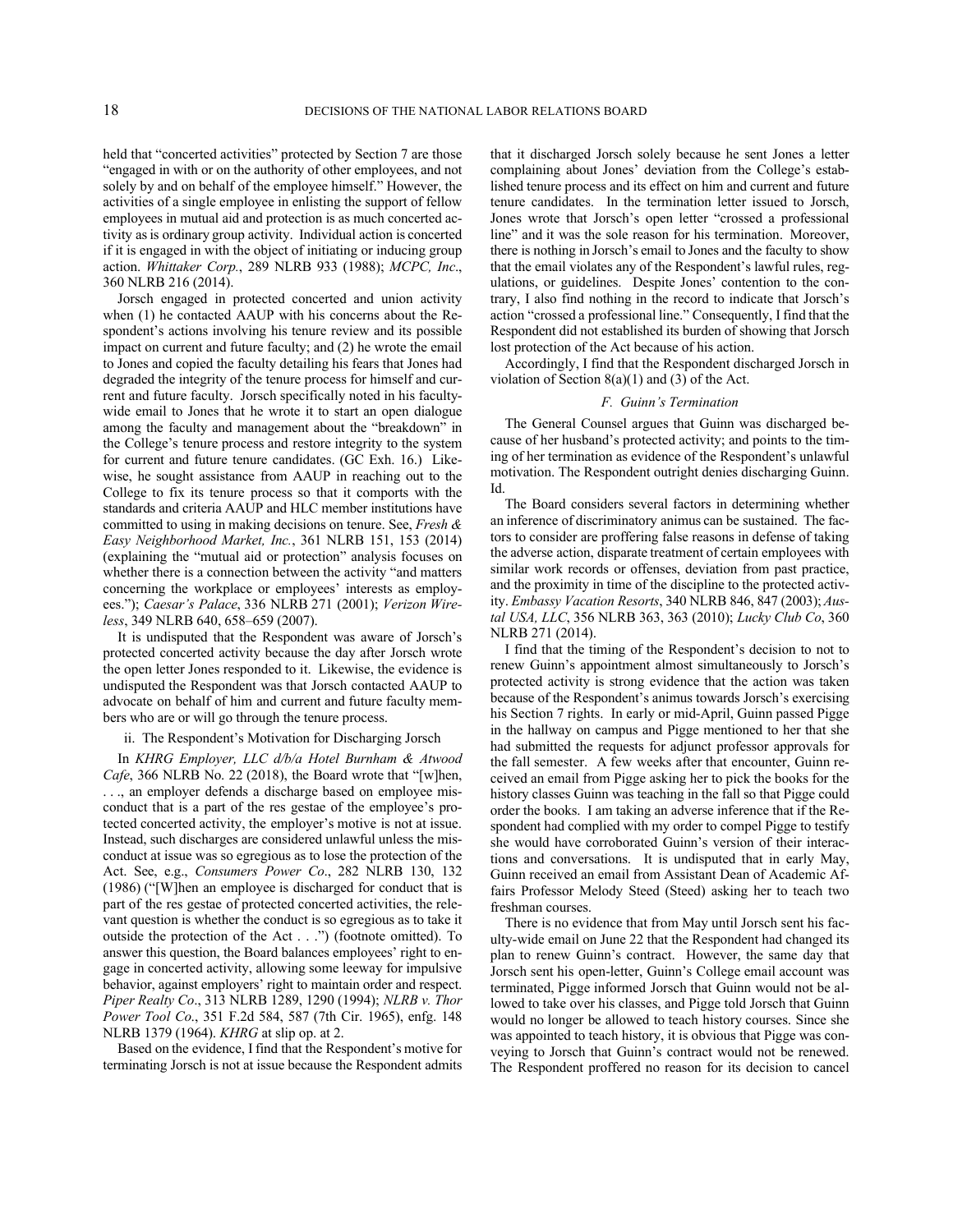### BETHANY COLLEGE 19

Guinn's email account, preclude her from teaching Jorsch's classes after his termination, and not renew her teaching contract. Likewise, there is no documentary evidence to support a legitimate non-discriminatory reason for the Respondent's refusal to renew Guinn's contract. The absence of evidence to show the Respondent had a legitimate non-discriminatory reason for its action which was not pretext for discrimination coupled with the timing of the Respondent's failure to renew Guinn's contract, leads me to a finding that the Respondent's action was taken because of discriminatory animus.

Accordingly, I find that the Respondent violated Section  $8(a)(1)$  and  $(3)$  of the Act when it discharged (or failed to renew the teaching appointment) Guinn.

#### CONCLUSIONS OF LAW

1. The Respondent, Bethany College, is an employer engaged in commerce within the meaning of Section 2(2), (6), and (7) of the Act.

2. The Respondent violated the Act by the following conduct: (a) Discharging Thomas Jorsch and Lisa Guinn on June 27, 2017

(b) Since about December 29, 2016, promulgating and maintaining a rule prohibiting its employees from speaking about terms and conditions of employment with each other or others

(c) On about May 19, 2017, asked employees to sign an agreement not to disclose a proposed Tenure Plan

(d) On about June 23, 2017, prohibited employees from discussing terms and conditions of employment with each other or others

(e) On about June 26, 2017, informed employees that they were being discharged for engaging in protected concerted activities

3. The above violations are unfair labor practices that affects commerce within the meaning of Section 2(6) and (7) of the Act.

4. The Respondent has not violated the Act except as set forth above.

#### **REMEDY**

Having found that the Respondent has engaged in certain unfair labor practices, I shall order it to cease and desist therefrom and to take certain affirmative action designed to effectuate the policies of the Act.

The Respondent having discriminatorily discharged its employees, Thomas Jorsch and Lisa Guinn, must offer Thomas Jorsch and Lisa Guinn reinstatement and make them whole for any loss of earnings and other benefits they suffered as a result of the discrimination against them from the date of the discrimination to the date of their reinstatement. Further, the Respondent must remove from its files (both official and unofficial) all references to the discharges of Thomas Jorsch and Lisa Guinn.

Backpay because of the discriminatory discharge shall be computed in accordance with *F. W. Woolworth Co*., 90 NLRB 289 (1950), with interest as provided in *New Horizons,* 283 NLRB 1173 (1987), compounded daily as prescribed in *Kentucky River Medical Center*, 356 NLRB 6 (2010). The Respondent shall file a report with the Social Security Administration allocating backpay to the appropriate calendar quarters. The Respondent shall also compensate Thomas Jorsch and Lisa Guinn for the adverse tax consequences, if any, of receiving one or more lump-sum backpay awards covering periods longer than 1 year, *Don Chavas, LLC d/b/a Tortillas Don Chavas*, 361 NLRB 101 (2014).

As I concluded that the Respondent's confidentiality provision is unlawful, the recommended order requires that the Respondent revise or rescind the unlawful rule, and advise its employees in writing that the said rule has been so revised and rescinded.

Further, the Respondent will be required to post and communicate by electronic post to employees the attached Appendix and notice that assures its employees that it will respect their rights under the Act.

On these findings of fact and conclusions of law and on the entire record, I issue the following recommended<sup>12</sup>

### ORDER

The Respondent, Bethany College, Lindsborg, Kansas, its officers, agents, successors, and assigns, shall

1. Cease and desist from

(a) Discharging or otherwise discriminating against its employees in retaliation for their protected concerted activities.

(b) Promulgating and maintaining a confidentiality policy that requires its employees to refrain from discussing their terms and conditions of employment with each other or others.

(c) Asking employees to sign an agreement not to disclose the details of a proposed Tenure Plan.

(d) Prohibiting employees from discussing the terms and conditions of their employment with each other or others.

(e) Informing employees that they are being discharged for engaging in protected concerted activities.

(f) In any like or related manner, interfering with, restraining, or coercing its employees in the exercise of the rights guaranteed to them by Section 7 of the Act.

2. Take the following affirmative action necessary to effectuate the purposes and policies of the Act.

(a) Within 14 days from the date of the Board's Order, offer Thomas Jorsch and Lisa Guinn full reinstatement to their former positions or, if those positions no longer exists, to substantially equivalent positions, without prejudice to their seniority or any other rights or privileges previously enjoyed.

(b) Within 14 days from the date of the Board's Order, make Thomas Jorsch and Lisa Guinn whole for any loss of earnings and other benefits suffered as a result of the discrimination against them, in the manner set forth in the remedy section of the decision.

(c) Within 14 days from the date of the Board's Order, remove from its files any reference to the unlawful discharges of Thomas Jorsch and Lisa Guinn, and within 3 days thereafter notify Thomas Jorsch and Lisa Guinn in writing that this has been completed and that the discharges will not be used against them in any way.

(d) Preserve and, within 14 days of a request, or such

Order shall, as provided in Sec. 102.48 of the Rules, be adopted by the Board and all objections to them shall be deemed waived for all purposes.

<sup>&</sup>lt;sup>12</sup> If no exceptions are filed as provided by Sec. 102.46 of the Board's Rules and Regulations, the findings, conclusions, and recommended